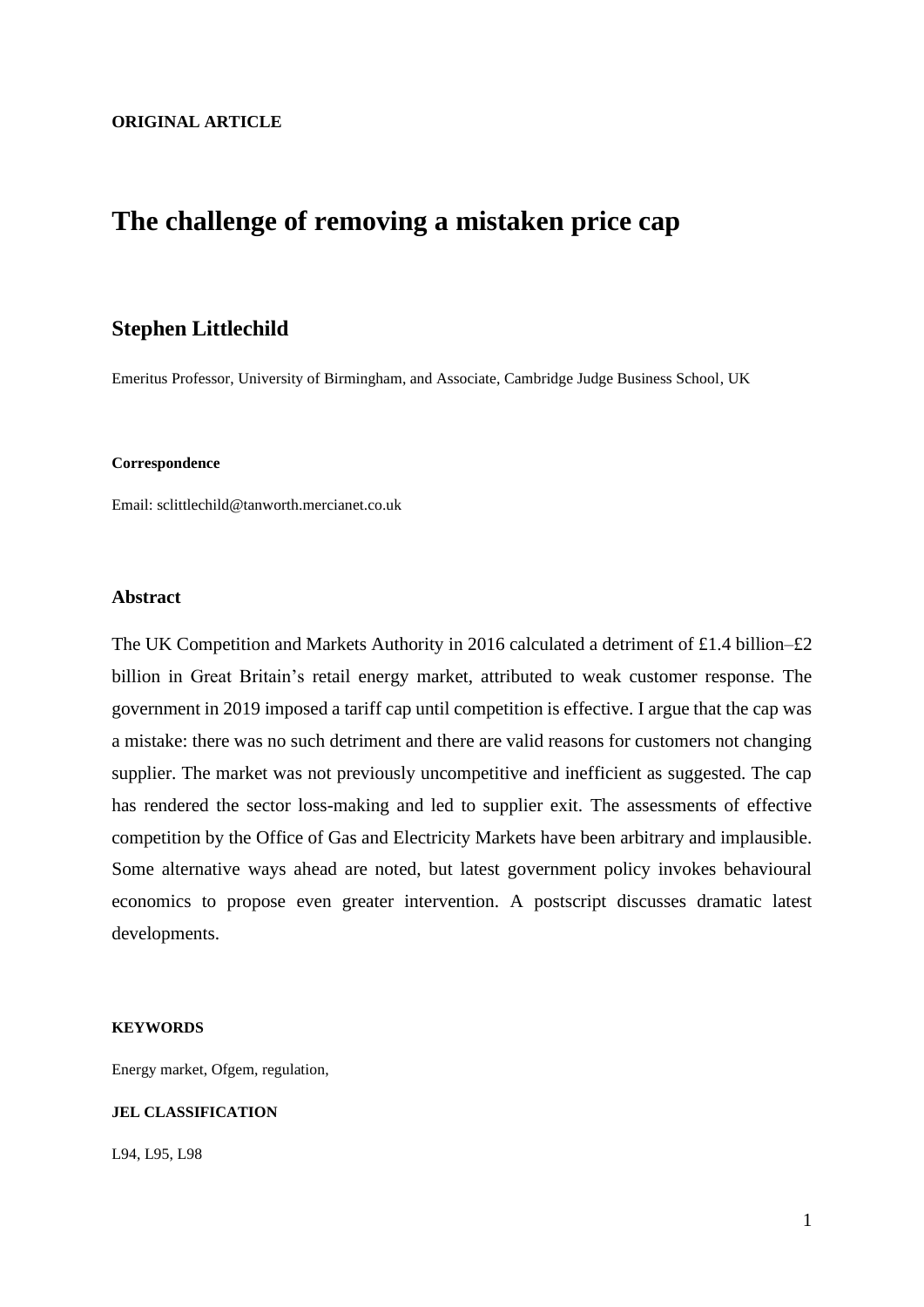## **1 | INTRODUCTION**

The UK Competition and Markets Authority (CMA, 2016) found that many British residential energy customers were not switching from higher- to lower-priced suppliers, and attributed this to "weak customer response". It estimated an annual customer detriment of £1.4 billion–2 billion in the form of excess profits and inefficient costs. Following a political outcry, in 2019 the UK government, under the Tariff Cap Act 2018, introduced a temporary tariff cap on residential energy prices, renewable annually until 2023 at the latest if the Office of Gas and Electricity Markets (Ofgem)<sup>1</sup> deemed competition still not effective. The cap was claimed to reduce individual annual bills by some £75–100. Surprisingly, the feared adverse impacts on competition (reduced price differentials leading to reduced customer switching) seemed not to materialise. What was not to like?

This article argues that the tariff cap was a mistake and seeks to correct the narrative on evolving competition, costs and efficiency, the miscalculation of customer detriment, and alleged weak customer response. Customer response was not 'weak': other factors including product and supplier differentials and regulatory restrictions could explain customer reluctance to change suppliers. There was no customer detriment of £1.4 billion–2 billion: the CMA used a mistaken calculation, inconsistent with economic theory, with previous competition authority practice, and with its own *Guidelines*. The adverse impact of the cap on price differentials and customer switching was initially masked by falling wholesale prices, but is now seen to be much greater than realised. It has also rendered the sector loss-making and led to supplier exit rather than entry. This seems likely to jeopardise the investment, innovation and government– customer–supplier partnership that government and Ofgem seek.

Ofgem's annual assessment of whether competition is effective has been misdirected, including by focusing on 'fair tariffs' that may be convenient for regulators but have no economic substance. There is no recognition that the tariff cap itself is the most serious restriction on competition.

If there were any regulatory and political appetite to remove the cap before 2023, then various measures could be considered to facilitate this. These include correcting the narrative as explained; shifting the focus from more switching to better switching and encouraging customer loyalty where deserved; assessing and highlighting the downsides of the tariff cap; gradually phasing it out so there is no longer a credible threat of significant tariff increases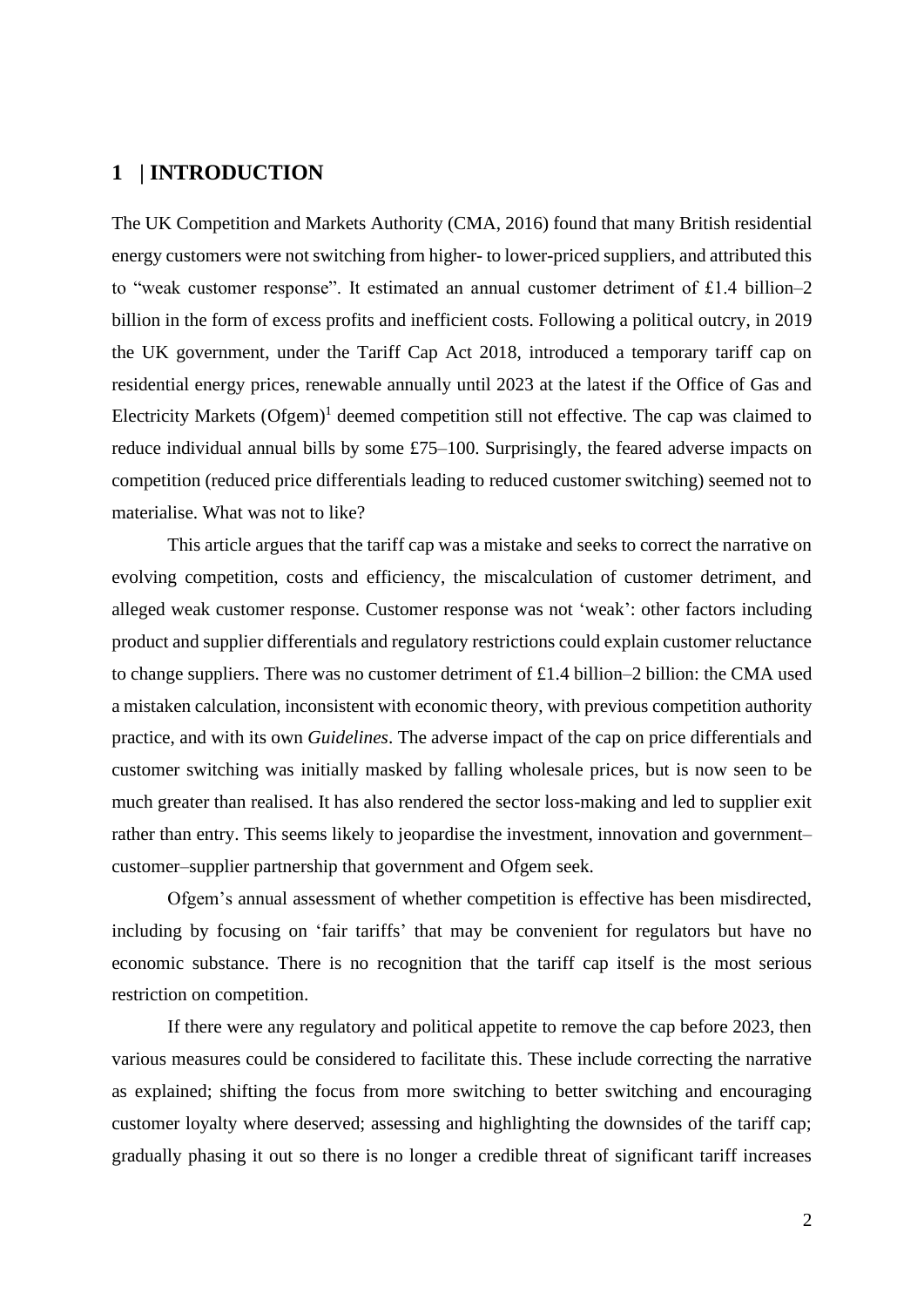once the cap is removed; providing information about evolving levels of costs to inform assessment of evolving prices; and limiting the tariff cap to specified vulnerable customers at a reasonable economic level.

However, the regulatory and political appetite is apparently for the opposite. In July 2021, much influenced by behavioural and 'nudge' considerations, the government proposed to extend the cap indefinitely and to promote extensive opt-in and opt-out switching of customers between suppliers – not only from higher-priced to lower-priced tariffs and suppliers, but also to "take consumers on the journey to a net-zero energy system" (BEIS, 2021b, p. 4). Competition is a process for discovering and seeking to provide what customers prefer. But what is now envisaged in the retail energy market is a process for securing the products and suppliers that government and regulator deem appropriate.

Although this is a particular issue in Britain at present, retail energy price caps or related controls were also introduced by the Australian Competition and Consumer Commission at about the same time, amid concerns about price discrimination (ACCC, 2018; Simshauser & Whish-Wilson, 2017; Simshauser, 2018; 2021; Mountain & Burns, 2021). There are still some intendedly transitional price caps or default tariffs in various European countries and US states (Littlechild, 2021b). Of course, 'temporary' price controls have a long history, as for example the 1947 New York City rent controls that survive to this day. The appropriate policy for removing (or continuing) them will depend upon the circumstances of each case, but some of the ideas in this article may be of relevance elsewhere.

### **2 | CORRECTING THE NARRATIVE ON EVOLVING COMPETITION**

In introducing its Strategic Narrative concerning its Forward Work Plan, Ofgem (2019a, p. 14) claimed that: "the legacy of many years of a concentrated, uncompetitive retail market is widespread cost inefficiency". This is incomplete and misleading: it reflects an imagined explanation for the incorrect CMA finding of inefficiency and customer detriment. The market was not particularly concentrated and was never uncompetitive, although there were regulatory restrictions on competition in the period before the CMA review. And although there were significant cost differences between suppliers in 2015, when the CMA looked at the market, this did not constitute 'widespread cost inefficiency' as properly understood. Rather, cost differentials and the gradual substitution of lower-cost for higher-cost suppliers are indications of competition as a rivalrous discovery process taking place over time.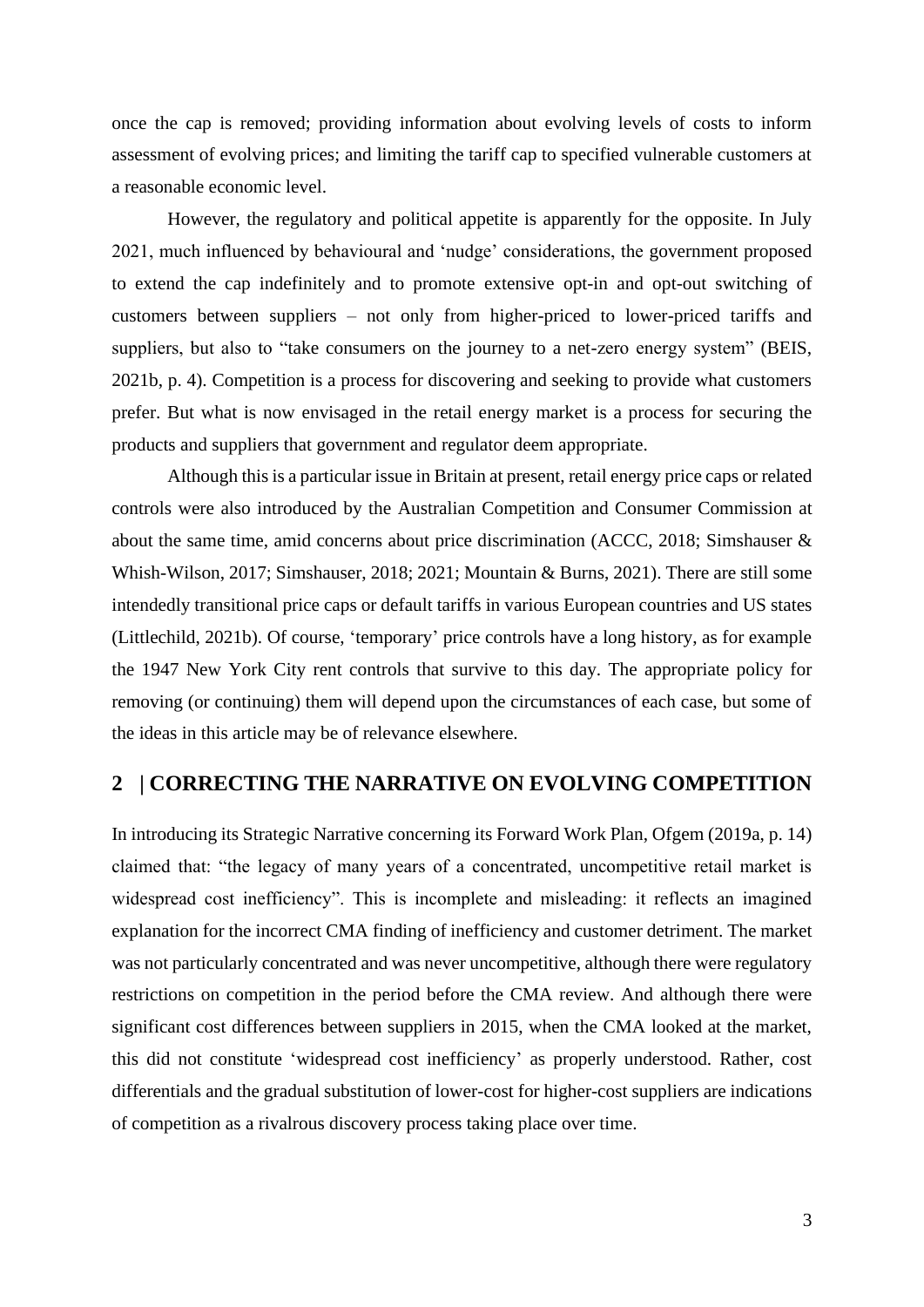To explain briefly, retail competition at the domestic (residential) level was introduced for both natural gas and electricity in the late 1990s. The government's golden shares in the Regional Electricity Companies (RECs), which prevented takeover, had lapsed in 1995. From then until about 2002 there were many mergers and takeovers reshaping the retail market, including the entry of large generating companies and several overseas companies. Each new owner brought ideas for innovation and greater efficiency. In addition, the RECs and British Gas extended into each other's markets, and increasingly customers became 'dual-fuel customers' taking both electricity and natural gas from the same supplier. The generally held view was that retail suppliers needed to be large to compete effectively, partly to reap economies of scale in retail and partly to sustain their own generation fleets since the wholesale markets were not yet fully competitive. The evidence supports this judgement: several small and independent new suppliers entered the market before 2010 but only half a dozen survived, with aggregate market share never exceeding about 1 per cent.

Nonetheless, this was not a particularly concentrated market – for example, it was about the third or fourth least-concentrated retail energy market in Europe. And it was very competitive. By 2002 Ofgem had phased out its initial transitional price caps for domestic (residential) customers, and until 2007 repeatedly praised the competitiveness of the market, also noting innovations in tariff structure and payment methods. All players were making significant incursions into the territories of historic incumbent retailers. The supplier SSE went from fourth to second largest, increasing its electricity market share from 14 per cent in Q1 2004 to 20 per cent in Q1 2009, and its gas market share from 9 per cent to over 15 per cent (Ofgem Data Portal, n.d.). There was a steady increase in the customer switching rate between suppliers, from around 16 per cent per year in 2005 to 20 per cent per year by 2008, as high as anywhere in the world at that time.

Retail prices declined steadily until 2008 and then began to rise sharply, in both cases mainly reflecting movements in wholesale prices. There was then a change in Ofgem personnel and policy. Under pressure to explain the price increases or 'do something', Ofgem diverted attention to relative prices (Yarrow, 2014, pp. 4–5). In October 2008 it introduced a nondiscrimination condition. Over the next few years, it severely restricted doorstep selling. In 2011, Ofgem indicated its intention to limit suppliers to a maximum of four 'simple tariffs'. There was pressure to go further: in September 2013 Ed Miliband, leader of the Labour Party in opposition, suggested a temporary (20-month) freeze on energy prices, "to reset the market" (BBC News, 2013).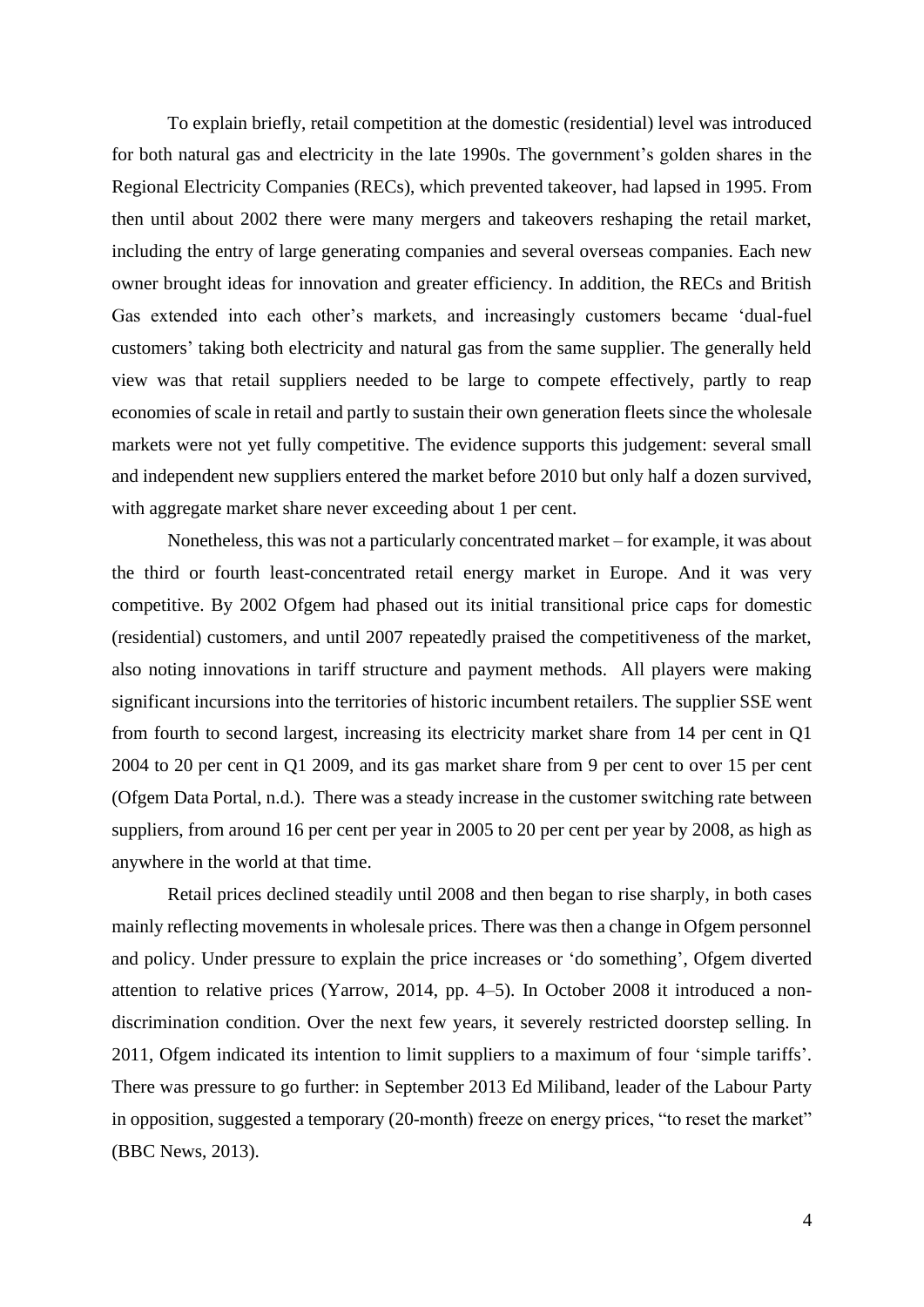Although the market did not become 'uncompetitive', the regulatory actions nonetheless restricted competition, and by 2013 the annual switching rate had halved to 10 per cent. There was no change in the rank ordering of suppliers by market share during the five years 2008–12. British Gas (which being a national supplier had not previously been able to differentiate its prices between in-area and out-of-area customers) benefited particularly from the new restriction on its competitors, and increased its market share. The aggregate average earnings before interest and tax (EBIT) profit rate of the large legacy suppliers increased from under 1 per cent in 2009 (artificially low because of lagged response to the wholesale cost increases – which does not suggest market power until then) to over 4 per cent in 2012. This increased market profitability was one of the factors (though not the only one, see below) that led to significant new entry from 2013 onwards.

Economists documented the adverse effects of regulatory policy (Pollitt & Haney, 2014; Littlechild, 2014; Waddams Price & Zhu, 2016). In 2014 Ofgem, with a new chairman, referred the energy sector for investigation by the CMA, because of "concerns that competition was not delivering the desired outcomes" (CMA, 2014, p. 1), but not least to assess Ofgem's own policy. The CMA agreed with Ofgem's concerns about the market but soon found that Ofgem's non-discrimination condition had likely contributed to a softening of competition, and that its 'simple tariffs' policy had had an adverse effect on competition. In November 2014 Ofgem confirmed that its non-discrimination condition had expired, and in August 2015 indicated its intention to remove the 'simple tariffs' restrictions. Switching steadily increased again.

There were not, then, 'many years of a concentrated, uncompetitive market'. The market was never particularly concentrated by international standards, and it has been very competitive for two decades. Regulatory policy did reduce the effectiveness of competition during 2008–14 but, as shown below, new entry had an increasing impact from the early 2010s.

## **3 | CORRECTING THE NARRATIVE ON COSTS AND EFFICIENCY**

What about the alleged legacy of inefficient costs? There is no reason why the evolving nature of retail competition since the market opened, or Ofgem's later restrictions on competition, should have reduced the incentives of the large suppliers to be efficient. On the contrary, an important aim of the mergers in the 2010s was to reduce costs, and in the early 2010s the six large suppliers were actively seeking to increase their efficiency and effectiveness by unifying and modernising the paper-based legacy IT and billing systems of their various component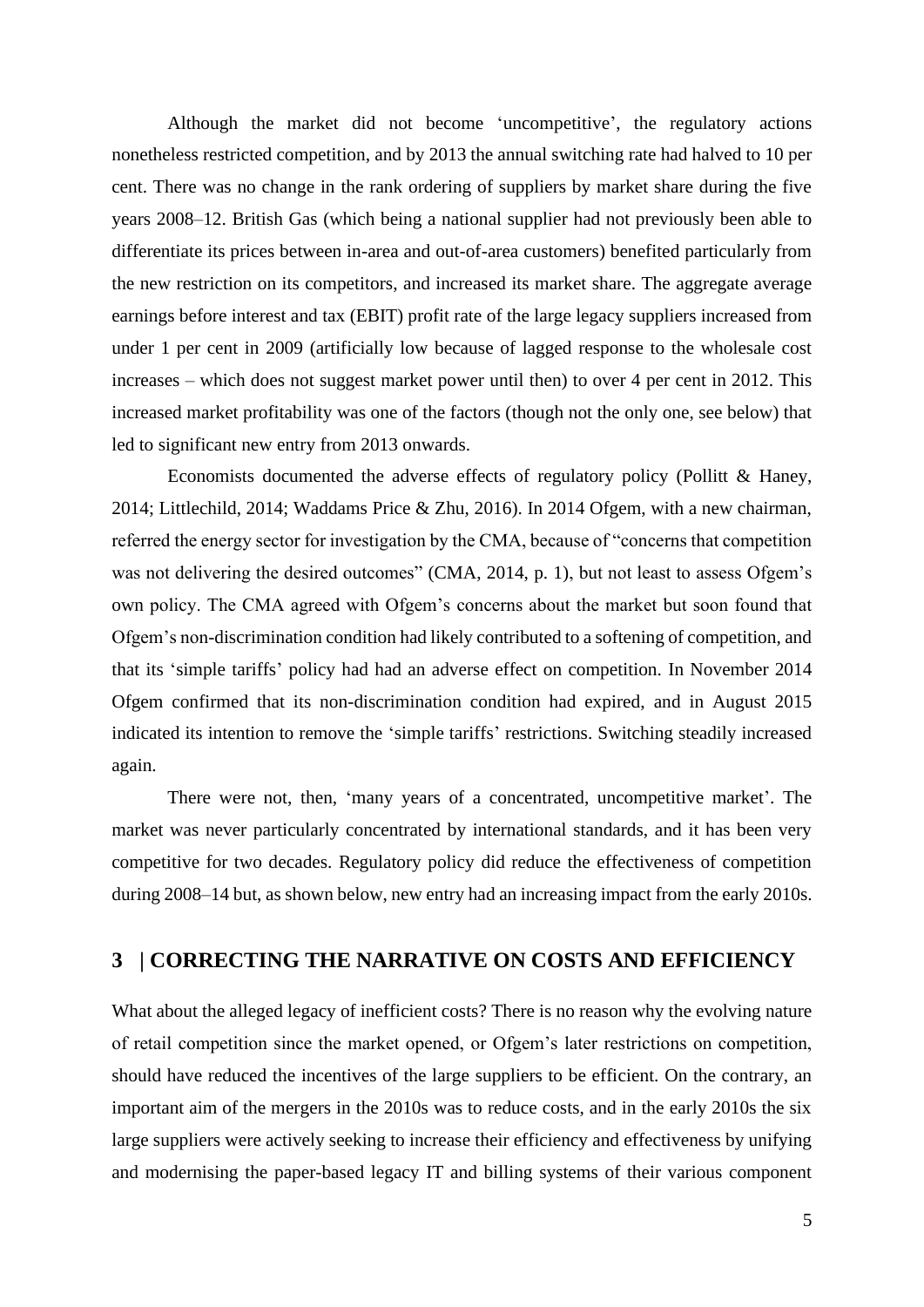companies. Four of these six suppliers (Scottish Power, nPower, EDF, and British Gas, in roughly that order) adopted the German SAP system, a fifth supplier (E.On) did so in part. At that time SAP was considered the best system available. In the event, however, the customisation and integration of these SAP systems proved significantly more problematic, time-consuming and expensive than expected, and in some cases led to temporary failures in customer service as well as higher costs.

The large suppliers had an additional incentive to increase efficiency because for the first time, also during the early 2010s, new entry on a smaller scale became economic. Improved and lower cost IT and billing and collection systems were being developed, geared to quick and small-scale entry. These various off-the-shelf and 'supplier in a box' models provided potential entrants with companies that had been taken through Ofgem and other entry processes, and they could be rented rather than purchased outright. Increasingly they also offered outsourced customer management services and related support infrastructure.

In addition, competition in the wholesale market was increasing, and large wholesale energy providers were now willing to provide low-collateral trading and management of small suppliers' trading positions. The growth of price comparison websites (PCWs) served to inform, assist and encourage potential switchers, and by the same token new entrants could appear in these comparisons and benefit from their massive marketing. Government and Ofgem took steps to facilitate new entry, including by exempting new entrants from significant social and environmental costs. The number of entrants increased fourfold, from six at end-2010 to 23 in early 2015.

Thus, when the CMA (2016) took its snapshot of the industry, it found most of the large suppliers still hit by the unexpectedly high costs of the SAP systems but still accounting for 90 per cent of the market, and two dozen small and medium suppliers with new and low-cost systems accounting for only 10 per cent of the market. Unfortunately, the CMA interpreted this as a static, concentrated, inefficient and uncompetitive market instead of realising that it was a very competitive market at the beginning of a second phase of radical transformation. The growth of the small and medium suppliers at the expense of the original large suppliers had only just begun and had not yet had time to play out.

Increasingly, this aspect of the competitive process has indeed played out. The aggregate market share of new entrants remained at under 1 per cent from 2004 to 2012 in both gas and electricity, and then steadily increased to 30 per cent by 2019 (Ofgem, 2019b, figures 5 & 6; Ofgem Data Portal, n.d.).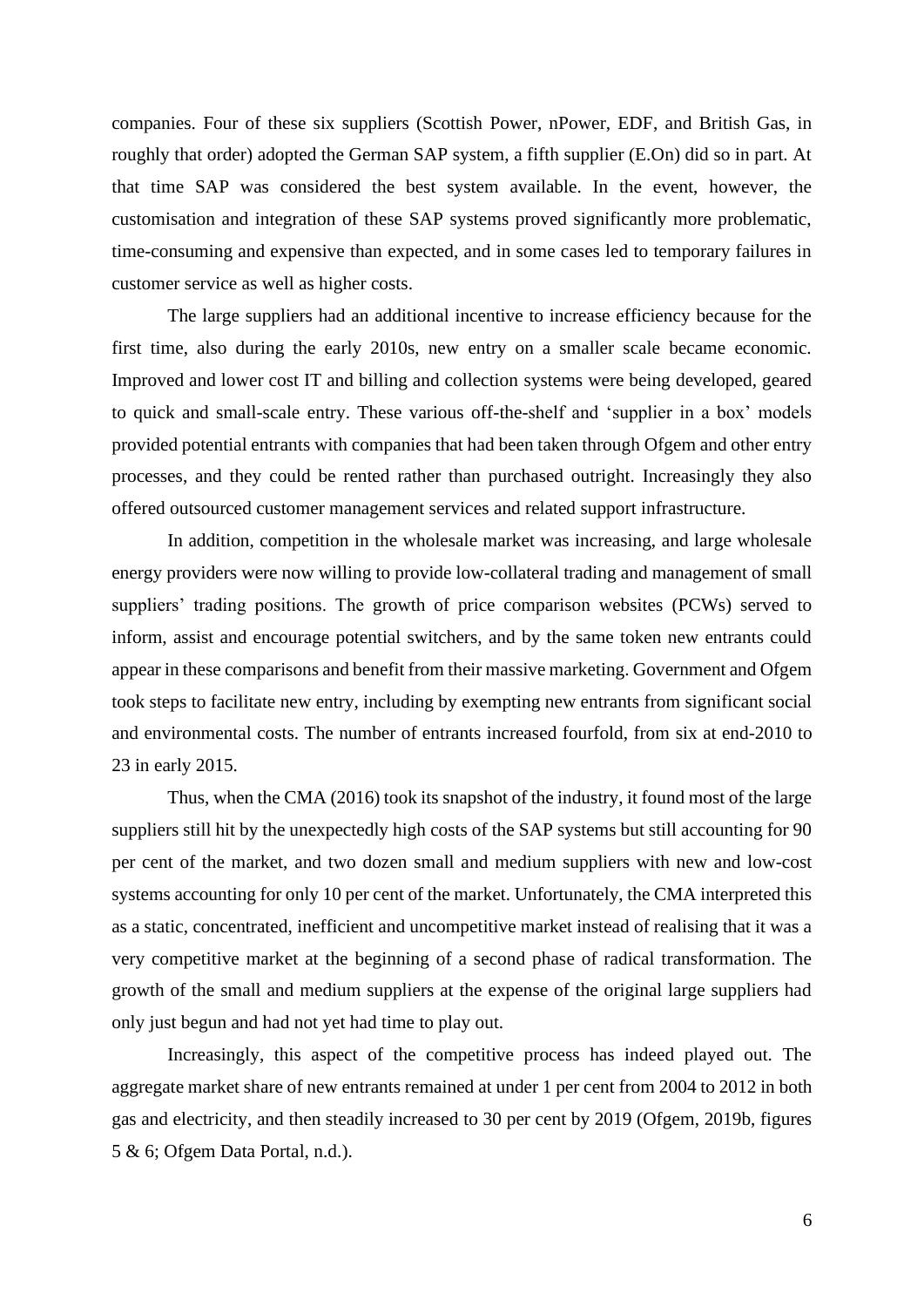Also, the external and internal restructuring has continued. Thus, a former medium supplier (Ovo) has taken over the one former large incumbent supplier (SSE) that had not attempted to modernise its systems via SAP and has transferred both businesses to its new platform, Kaluza. The market share of the five other former large suppliers, at about 80 per cent in early 2013 and about 60 per cent in early 2019, was down to about 55 per cent in late 2020. E.On, the large supplier that only partially adopted the SAP system, has taken over another large supplier (nPower) and invested in a new customer platform, Kraken. This was developed by Octopus Energy, a supplier that entered the market in late 2015 and had only 1,500 customers in April 2016, as the CMA finalised its report. British Gas Centrica is transferring its customers to a new platform with ENSEK. The remaining small and former medium suppliers increased their numbers from 23 in 2015 to a peak of 64 suppliers in 2018 and tripled their market share from about 10 per cent to about 30 per cent (Ofgem Data Portal, n.d.). Two suppliers (Bulb Energy and Octopus Energy) that had barely entered the market in 2015 are now classed as large suppliers with over a million customers each (and each has ambitions to have 100 million customers worldwide within another ten years).

Thus, despite cost differences at any point in time, the retail energy market of Great Britain has always been, and continues to be, an extremely competitive retail market. In 2015 some new entrants had lower costs than incumbents, but it was not feasible for incumbents to access those lower costs immediately. What has been observed since 2011 is the realistic rate of structural transformation and implementation of cost efficiencies, as driven primarily by competition, rather than the unrealistic idealised benchmark used by the CMA, as I now explain.

# **4 | DECYPHERING THE NARRATIVE ON 'WEAK CUSTOMER RESPONSE'**

The CMA (2016) took the view that energy was a homogenous product  $-$  it was the same whoever supplied it. The CMA noted that there were significant differences in the prices charged by different suppliers, and indeed in the levels of different tariffs offered by the large suppliers, and expressed surprise: Why didn't customers move to a lower-cost supplier, or to lower-price tariffs? This was particularly puzzling because, for lower-income customers, the reduction of their annual energy bill by choosing cheaper tariffs would be quite significant.

The CMA's explanation was 'weak customer response', which could be interpreted to mean that many customers didn't know what they were doing, or were doing the wrong thing,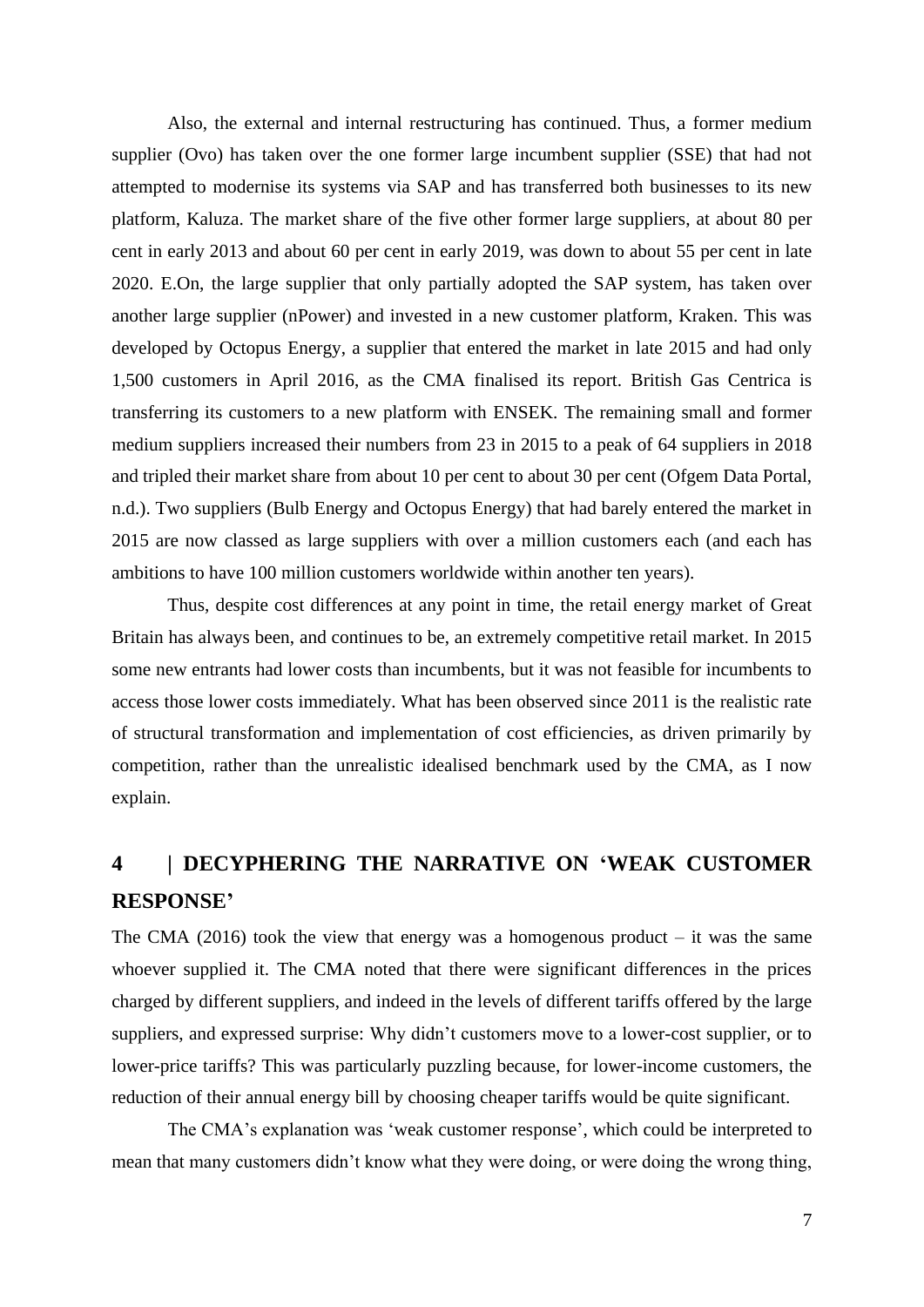or not doing anything. The CMA therefore recommended that Ofgem take steps to promote more active customer engagement (in other words, to explain to customers what they should be doing and persuade them to do so).

'Weak customer response' was not the invention of that particular CMA panel, or something specific to the retail energy sector. Rather, it was a concept actively developed and promoted in concert by government, competition authorities and Ofgem (Littlechild, 2015). Briefly, in the late 2000s behavioural economics was attracting growing regulatory attention. The Office of Fair Trading (2010, pp. 9–10) referred to the "virtuous circle between consumers and competition" in which "well informed, confident, rational and effective consumers can play a key role in activating vigorous competition between firms" who in turn deliver what customers want. But behavioural biases "can impact on the extent to which consumers play their active, effective, and rational part in this virtuous circle". Shortly afterwards, the new Coalition Government set up its Behavioural Insights Team (the 'Nudge Unit'). In introducing its simple tariffs policy, Ofgem (2011, pp. i, 9) explained that it had "implicitly used insights from behavioural economics for many years" to deal with "weak customer engagement".

In 2011 the government (quoted in Littlechild, 2015, pp. 43–5) proposed "accelerating the shift towards more informed consumers" and creating the Competition and Markets Authority to "play a leading role in achieving the over-arching objectives and delivering the desired outcomes", including by "joint working between the CMA and sector regulators", guided by a "strategic Steer". This government Steer said that "these customer behavioural issues should be central to the CMA's analysis of whether markets are working well, and where relevant, should inform the remedies it puts in place". The revised competition authority *Guidelines for Market Investigations* (Competition Commission, 2013) (subsequently just *Guidelines*) had a 20-paragraph discussion of weak customer response and mentioned behavioural economics concepts some 50 times.

In 2013 government, CMA and Ofgem worked to develop a joint *Assessment Framework* for the energy sector. This was followed by a joint CMA–Ofgem *State of the Market Assessment* in 2014 (Ofgem, 2014), which duly identified weak customer response as a concern. This was followed in turn by an agreed reference to the CMA in which Ofgem duly asked the CMA particularly to investigate weak customer response.

Of course, it was up to the CMA (2016) panel members to make up their own minds, but the agreed view and policy of government, CMA and Ofgem was that weak customer response was a problem. Hence, the main tasks were to quantify the detriment and to recommend behavioural solutions. There is no evidence that the government, Ofgem or CMA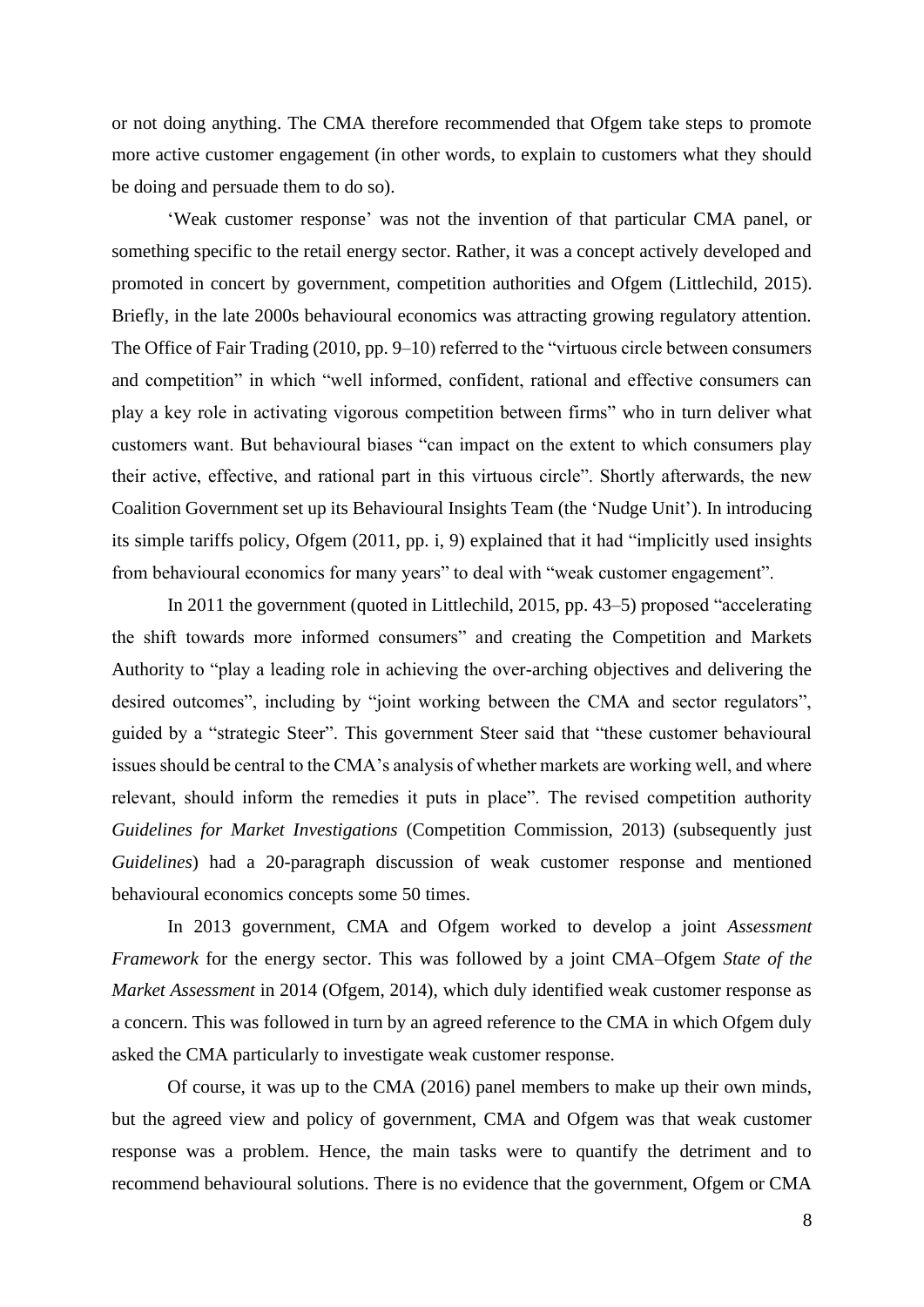(2016) took any notice of, or were even aware of, the strong cautionary advice of OFT (2010, pp. 30–5) against undue regulatory intervention, which concluded that these points "all caution us against being too paternalistic even when behavioural biases point to problems within the market".<sup>2</sup>

## **5 | THE CMA'S MISCALCULATION OF CONSUMER DETRIMENT**

As noted, the CMA (2016) duly found 'weak customer response'. This might not have been a problem were it not for the CMA's quantification of the implied detriment. How then to estimate what would have been the price in a fully competitive market?

The Competition Commission (2014), the CMA's predecessor, faced precisely that question in its examination of the cement market. It ranked the existing companies in order of increasing unit cost, noted their maximum capacities, and calculated the competitive price as the unit cost of the marginal plant – that is, the cost of the highest-cost plant needed to meet demand. It measured customer detriment by excess profit – roughly, the extent to which market price exceeded that competitive price. This was in accordance with standard economic analysis.

In contrast, the CMA (2016) effectively assumed that the competitive price in the retail energy market was the unit cost of the *least-cost* plant available in the market. More specifically, it defined the competitive price as the price that would be charged by "a hypothetical construct, a 'supplier' that is a combination of the suppliers that we have identified as being the most competitive in the markets" (2016, p. 602). This seems to refer to two new entrant companies with lower costs than most of the other companies. Using this approach, the CMA estimated a customer detriment averaging £1.4 billion a year, reaching almost £2 billion in 2015.

However, this 'hypothetical construct' is essentially what the CMA *Guidelines* call "an idealized perfectly competitive market" (Competition Commission, 2013, p. 11). The *Guidelines* say explicitly that such a benchmark will *not* be used. Hence the CMA's calculation was inconsistent with its *Guidelines*, with previous practice, and with conventional economic analysis.

As indicated above (also Littlechild, 2020a), the CMA's assumptions were unrealistic at that time. The larger companies could not have achieved the lower costs of some mediumsized ones, nor could the small and medium new entrant companies, then accounting in aggregate for about 5 per cent of the market, have expanded instantaneously to meet the market demand at the cost levels of the most efficient ones. Moreover, as explained shortly, many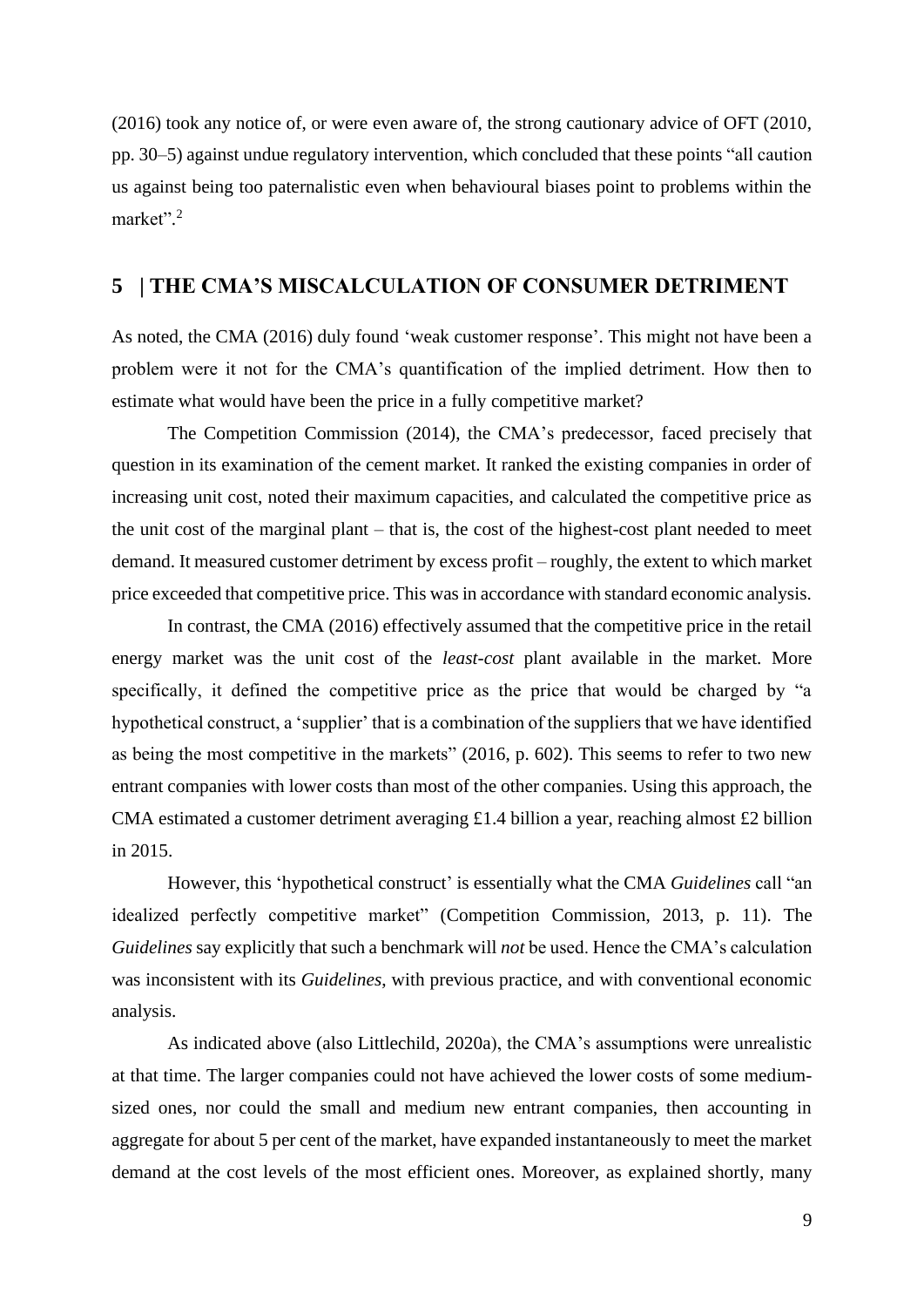customers were not persuaded that other suppliers were as satisfactory as their own supplier. If the CMA had used a more realistic and economically sound approach, understood the history of the market, and acknowledged companies' actual costs and capacities – and customers' preferences for staying with their existing supplier – it would not have found such an enormous customer detriment.

In assessing detriment, normal competition authority practice, including at the Competition Commission and the CMA, was and is to give considerable weight to excess profits (but not including alleged inefficiency). Using as a benchmark the profit rate in the acknowledged very competitive market for large industrial customers, excess profits in the domestic market might have averaged about £170 million per year over 2007–14 (Littlechild, 2020a). This was around £6 per household per year, an order of magnitude lower than the £75 per household cited in the CMA report. A finding of about £170 million detriment would have been consistent with the evidence, noted above, that Ofgem's simple tariffs policy had restricted competition and led to increased profits.

Such a detriment would have been addressed by the CMA's recommendation that Ofgem withdraw those regulatory restrictions. When Ofgem did so in 2015, the average switching rate did indeed recover and continued to rise until early 2019.

However, the CMA had identified a behavioural problem, and that necessitated a behavioural remedy. The CMA recommended that Ofgem experiment with various methods to encourage more active customer engagement. Which Ofgem duly did, particularly in the form of five Collective Switch trials that invited customers to 'opt-in' to a change of supplier (Ofgem, 2019b). What Ofgem might then have done in the absence of a tariff cap is a matter of conjecture, but at the time Ofgem appeared content not to pursue an active opt-in or opt-out switching policy.

A correct estimate of customer detriment certainly did not justify a tariff cap. Indeed, the CMA itself, even having found a £2 billion detriment, opined that a tariff cap was not appropriate. Unfortunately, one dissenting member favoured such a cap precisely because of the magnitude of the calculated detriment. And customer detriment of £2 billion per year, caused by supplier exploitation of weak customer response, was the only message that the media and politicians heard in the run-up to the 2017 general election. The inevitable result was the tariff cap.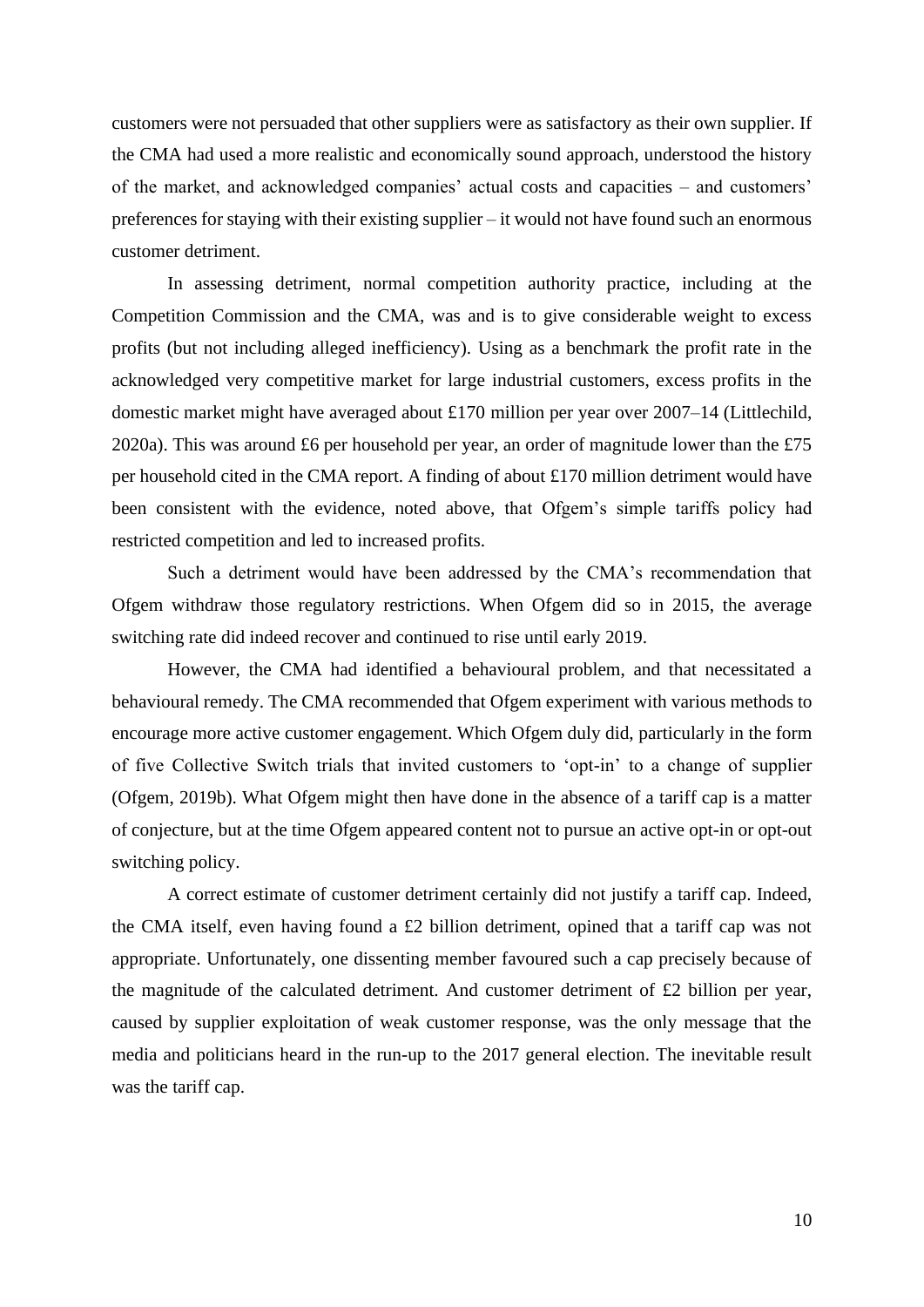# 6 **| ALTERNATIVE EXPLANATIONS FOR OBSERVED CONSUMER BEHAVIOUR**

Although the CMA (2016) and previous policy held that weak customer response was the most plausible explanation for customer behaviour in the retail energy sector, is that still a tenable argument? Brennan (2007) suggested early on that some customers may prefer not to choose, but in recent years various studies have sought to better understand how customers actually do choose (e.g. He & Reiner, 2018; Flores & Waddams Price, 2018). Customers generally act consistently with conventional economic principles, and searching, evaluating and switching to alternative suppliers is costly (e.g. Giulietti, Waterson, & Wildenbeest, 2014). Ros (2020) finds that US evidence is consistent with customers making rational economic decisions.

In a careful study of The Big Switch (TBS) run by the Consumers' Association's *Which?* magazine, Deller et al. (2021, p. 109) find that

*A range of non-price factors – various sources of uncertainty, the non-monetary characteristics of different offers, concerns about the switching process and time pressures when TBS occurred – are all associated with the switching decision. … most of the factors we identify are consistent with consumers making a largely 'rational' decision when declining to switch, even if this results in substantial monetary savings apparently being left on the table.* …

*These non-price preferences confirm that consumers do not regard energy as a homogeneous product, despite the view of many analysts. So our second policy conclusion is that actions which automatically move consumers to a cheaper supplier may reduce utility for at least some consumers, since they do not regard suppliers as completely interchangeable.*

The following five more informal pieces of recent UK evidence provide further indication that energy products and suppliers are not homogeneous, and that suppliers, comparison sites and customers do not regard them as such.

First, trade association EnergyUK (2020) has introduced a Vulnerability Commitment by which suppliers can pledge additional support to customers in vulnerable circumstances. As of 24 June 2021, 14 suppliers plus seven white labels (such as supermarkets rebranding as their own products energy supplied to them by other suppliers) had signed up, including six of the present seven largest suppliers. In contrast, of the 12 suppliers offering the 20 cheapest tariffs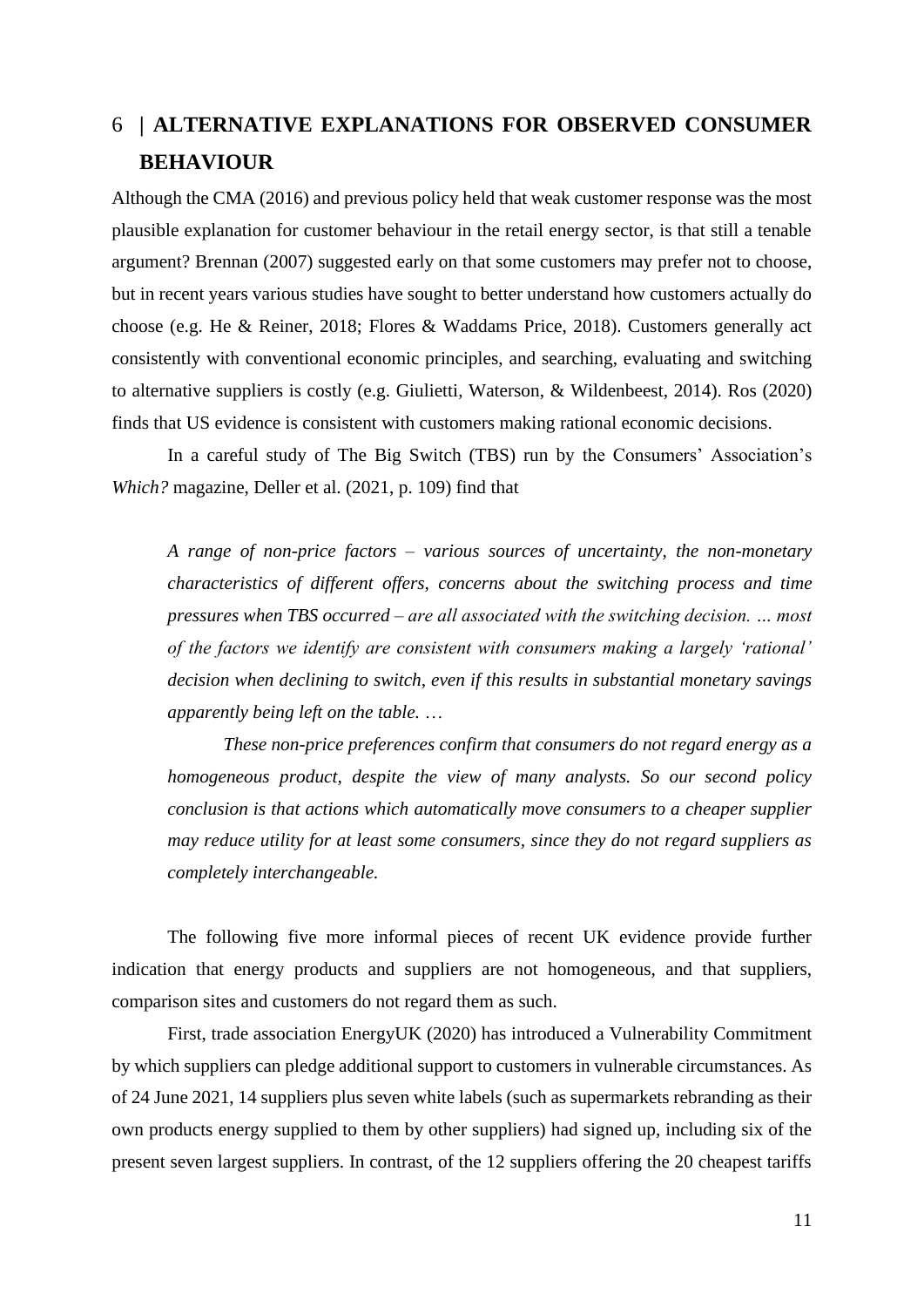as of 19 June 2021, only five had signed up, and only two out of the six suppliers offering the cheapest ten tariffs had done so (Cornwall Insight, 2021).

Second, leading PCW Uswitch has begun to offer Green accreditation of energy tariffs.<sup>3</sup> Again as of 19 June 2021, four of the seven largest suppliers offered standard variable tariffs (SVTs) that met Bronze standard. One did not do so but offered seven other tariffs in the Silver category. (The other two large suppliers' SVTs were not listed on the Uswitch site.) In contrast, of the 20 cheapest tariffs, seven met Bronze standard, as did only two of the ten cheapest.

Third, an examination of the many retail energy offers listed on Energy Helpline,<sup>4</sup> a PCW used by Ofgem, suggested that the savings available to three hypothetical but plausible customers on 4–5 October 2019 were significantly less than first appeared (Littlechild, 2021a, s. 8). The three customers were assumed to have average annual consumption and to be on an SVT with an incumbent large supplier, priced at the tariff cap. Customers paying by direct debit, on receipt of bill and by prepayment meter (PPM) would initially appear to have, respectively, over 150, over 60 and 10 tariffs to choose from that offer significant annual savings of up to £328, £259 and £159, respectively. But suppose they have various different but plausible preferences (e.g. for variable rather than fixed tariff, for paper bills rather than online-only tariff, for a supplier well rated by *Which?* magazine, for availability of Warm Home Discount). Then the number of tariffs offering annual savings of more than £5 falls to just two for each customer, and their maximum savings reduce to, respectively, £37, £89 and £27 (plus a £50 voucher). Such savings are an order of magnitude lower than the available offers first suggest, and these customers might quite reasonably consider that switching supplier is not worth the effort. Put another way, there are significantly lower prices available, but only for different products than the ones that they actually want, and their lack of switching is not attributable to disengagement or weak customer response.

Fourth, some lower-priced suppliers are riskier or less well regarded, and not without reason. From 2015 to 2017, on average, four out of the ten cheapest suppliers at any time subsequently exited the market (Cornwall Insight, 2020). Similarly, of the cheapest 20 suppliers in the market on 30 January 2021, as listed by Cornwall Insight, nearly half (9/20) were not well enough established to be rated by *Which?* and Citizens Advice, and none of the cheapest five suppliers were so rated. Moreover, of the 11 suppliers that were rated by these two organisations, over one third (4/11) were on average ranked in the lower half of an index of these ratings (the Overall Customer Satisfaction score described below).

Fifth, customers prefer familiar suppliers as well as lower prices. Uswitch processes about 1.5 million switches per year, about 20 per cent of the UK total. It confirms that price is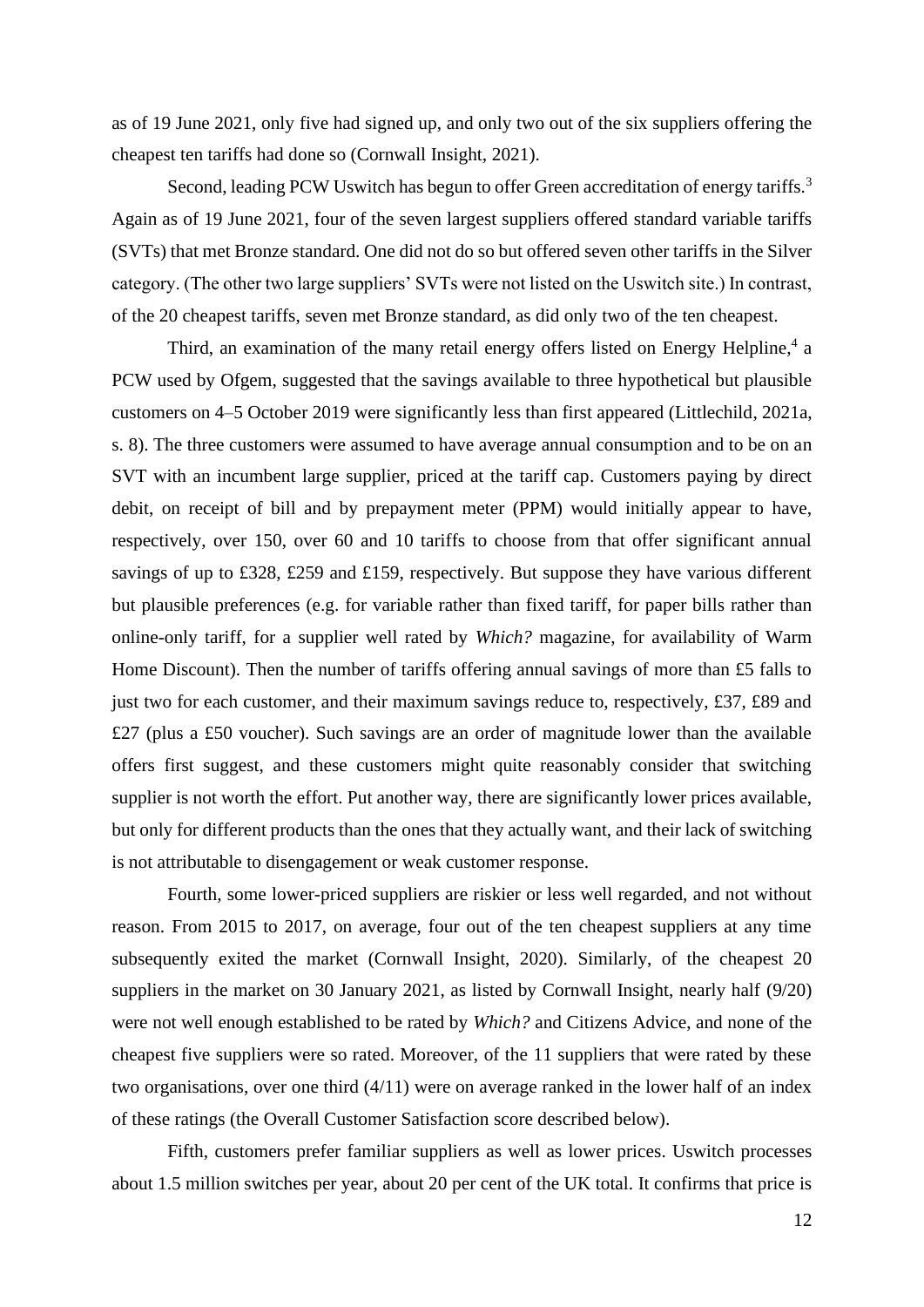an important determinant of switching: the switching rate is nearly double for a saving of £300 compared with £150 (Neudegg, 2020). And the proportion of customers that switch to a particular tariff is about twice as high if it is the lowest price tariff rather than the second lowest, and similarly for the third- and fourth-lowest price tariff. This is all consistent with economic rationality. Also, importantly for present purposes, 'brand matters'. For a tariff in any position in the ranking (i.e. lowest price, second-lowest price, and so on), the switching rate to a large former incumbent supplier is greater than that to a medium supplier, which in turn is greater than that to a small supplier. The proportions seem to be roughly 5:4:2.

In other words, for large suppliers, and to a lesser but increasing extent medium suppliers, 'brand' is an intangible asset because of the greater value that customers attach to their product. The large suppliers are better known and more trusted, because they have been around the longest, are known to the most people, have provided continuous and acceptable service to most customers, and none of them has gone bust in the history of the industry. Not unreasonably, this reputation is significant for customers, especially when other lesser-known suppliers come and go, often causing concern and disruption. Customers are prepared to pay more for a well-known and reputable brand, quite significantly more in some cases. In a competitive market, suppliers earn a return on the value of this intangible reputational asset – a return which a tariff cap expropriates.

The implication of all this recent research and evidence is that customers are more economically rational than a simplistic interpretation of the behavioural approach would imply. Customers that do not switch to an apparently lower-cost supplier are not necessarily disengaged or acting irrationally. A low switching rate does not mean that competition is not effective.

Furthermore, promoting switching to correct alleged 'weak customer response' may encourage some customers to move to a product or supplier that is lower-cost but less suited to their needs. It also reduces the incentive on suppliers to establish a good reputation. A higher switching rate should thus not be a prerequisite for removing the tariff cap.

# **7 | STATUTORY PROVISIONS ON EFFECTIVENESS OF COMPETITION AND THE TARIFF CAP**

The CMA (2016) recommended that Ofgem impose a temporary cap on PPM tariffs, which it did in 2017. In February 2018 Ofgem extended this cap to about one million customers on the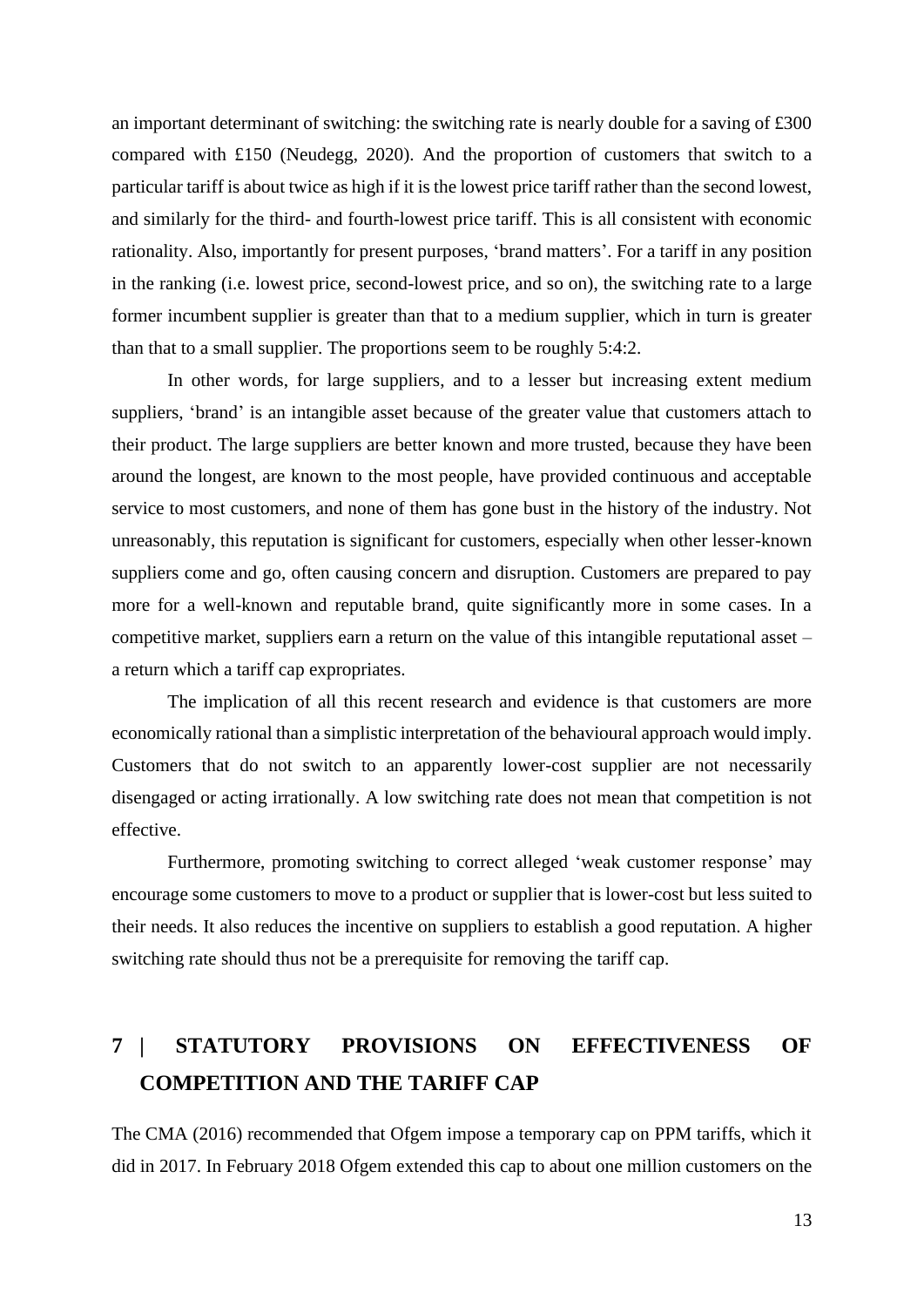Warm Home Discount scheme, and was contemplating extending it to a further two million vulnerable customers. However, the Tariff Cap Act 2018 required Ofgem to impose a cap on all standard variable tariffs (those not fixed for a defined period of time) and default tariffs (that apply if the customer does not explicitly choose a tariff). Ofgem did so from January 2019. Ofgem may adjust the cap from time to time: it has done so each six months.

In setting the tariff cap, Ofgem must act to protect customers, and in doing so have regard to creating incentives for suppliers to improve their efficiency, enabling them to compete effectively, maintaining the incentives for customers to switch suppliers, and ensuring that efficient suppliers can finance their authorised activities.

Each year, Ofgem must carry out a review into whether conditions are in place for effective competition. This review must, among other things, consider the extent to which progress has been made in installing smart meters. The smart metering installation programme has been controversial, and suppliers, Ofgem, government, and the Data Communications Company, have all been subject to criticism. Since smart metering was mentioned by the CMA, it is not surprising to find it mentioned in the Act. However, and rightly, the Act does not say that progress in smart metering is a precondition for effective competition.

Ofgem must then report on the outcome of its review and recommend whether the tariff cap should be extended for a further year. After considering this report, the Secretary of State for Business, Energy and Industrial Strategy then has to say whether he or she considers that the conditions are in place for effective competition. The cap falls away unless the Secretary of State considers that such conditions are not in place.

Importantly, the Act does not require that Ofgem's recommendation whether to extend the tariff cap be determined by, or even be dependent on, its findings about effective competition. That is, it is open to Ofgem to find that conditions for effective competition are in place but nonetheless the tariff cap should be extended for a further year (perhaps to provide additional benefits to particular sets of customers). Alternatively, Ofgem might find that the conditions for effective competition are not in place, but nonetheless the tariff cap should not be extended for a further year (perhaps because its various disadvantages outweigh its advantages).

Unfortunately, Ofgem does not seem to have appreciated this distinction (as noted by former energy regulators; Littlechild, McCarthy, Marshall, Smith, & Spottiswoode, 2019). As a result, its first (August 2020) appraisal looks only at effective competition, and provides no assessment of the various beneficial or adverse consequences of the tariff cap, which could and should be relevant in informing its recommendation whether to extend the cap. Unfortunately,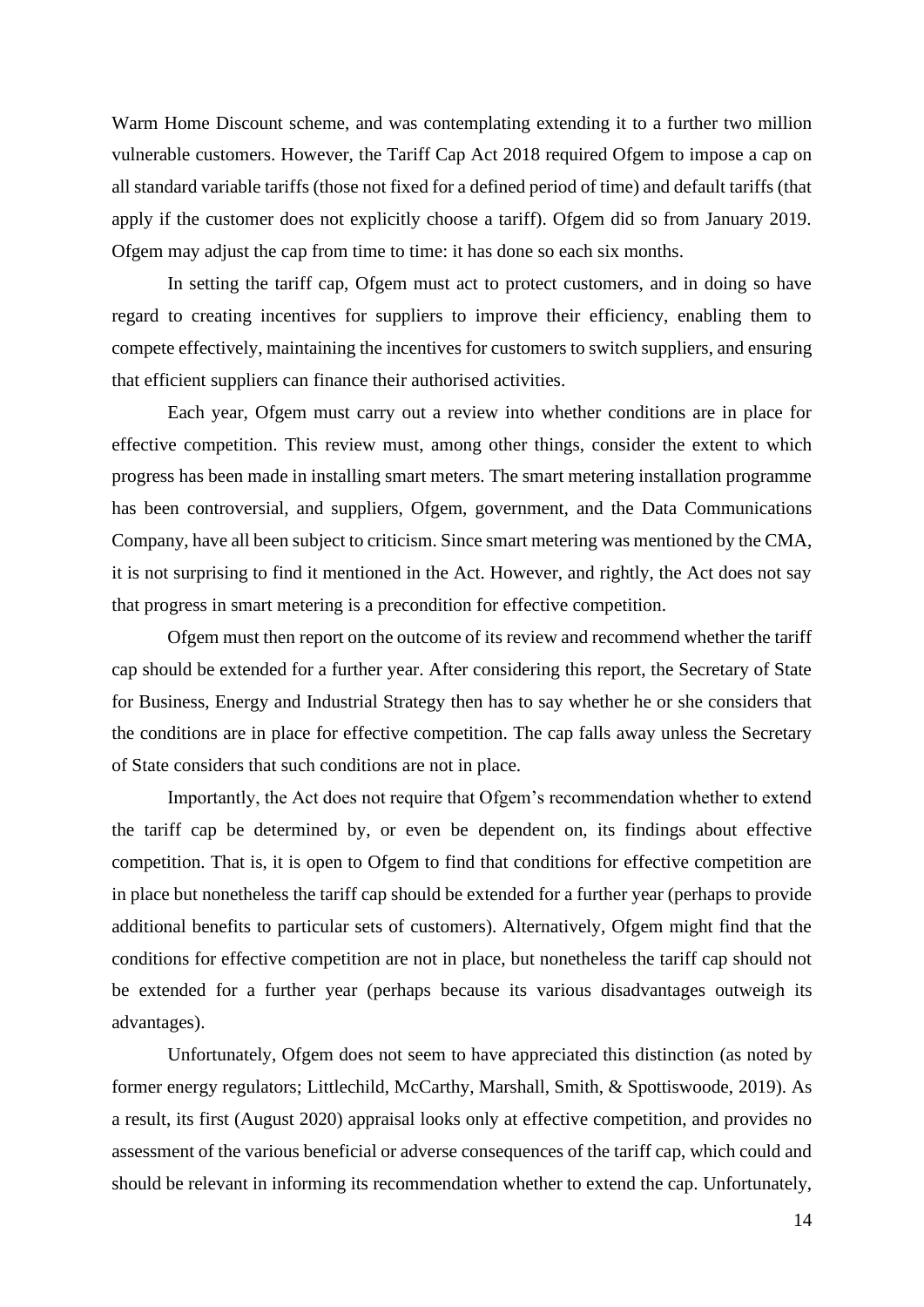too, the Act does not draw the same distinction for the Secretary of State as for Ofgem, between the conditions for effective competition and the decision whether to continue or remove the tariff cap. It is apparently not open to the Secretary of State to consider the wider considerations that Ofgem may deem relevant. This seems to be a mistake and an inconsistency in the drafting of the Act.

# **8 | OFGEM'S FIRST (AUGUST 2020) REVIEW OF THE CONDITIONS FOR EFFECTIVE COMPETITION**

How plausible was the first review of whether competition was effective? Ofgem decided that three conditions would need to be in place.

Ofgem's Condition 1 was "Structural changes from the government, Ofgem and the wider market are facilitating competition" (Ofgem, 2020a, p. 5). Ofgem noted improvements in licensing conditions and the development of price comparison websites and automatic switching services. However, installation of smart meters had been slower than expected, and future improvements to the switching process were not yet in place.

These statements are true but delays in smart metering and faster switching have not prevented effective competition for the last two decades, or in other jurisdictions. It was surely untenable to cite them as a justification for maintaining a tariff cap.

Ofgem's Condition 2 was "The competitive process should be expected to work well in the absence of the price cap" (2020a, p. 6). Ofgem had three concerns here. First, "it is not clear that engagement levels across default tariff customers would be sufficient to constrain the price setting of default tariffs, in the absence of the cap" (2020a, p. 6). However, the evidence presented earlier suggests that it was primarily Ofgem's regulatory restrictions that reduced the switching rate after 2008, and that removing those restrictions had enabled the switching rate to return to its previous level by the end of 2018. That level was higher in the UK than in almost any other energy market in the world, and higher for energy suppliers than for almost any other domestic product. It also seems that the tariff cap itself may have restricted engagement levels, insofar as the switching rate ceased to continue growing after the cap was imposed in early 2019, and switching is now falling.

Second, "The larger suppliers are pursuing efficiency programmes to bring costs closer in line with the efficient benchmark of the default tariff cap. However, these programmes will take time to bear fruit and deliver lasting productivity gains" (2020a, p. 7). Well, of course they will. Competition is a process that takes place over time. The unrealistic assumption that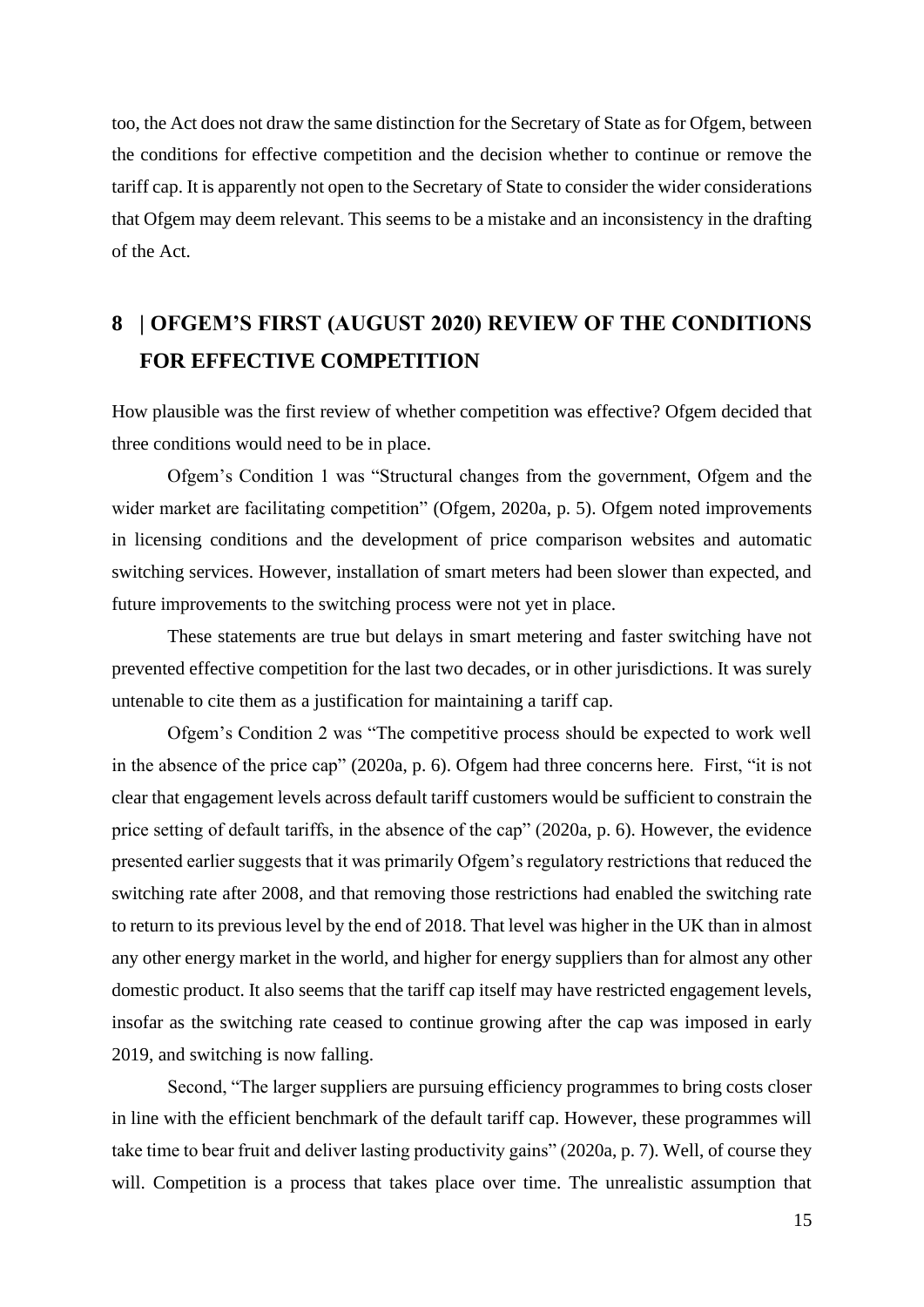effective competition requires all market participants to be equally 'efficient', with the market in some sort of long-run equilibrium, was the key mistake that the CMA made. If a tariff cap had to be imposed on a market where some of the higher-cost participants were pursuing but not yet completing efficiency programmes, then every competitive market would need a tariff cap. Moreover, even Professor Cave's dissent to the CMA report, recommending a tariff cap, noted that "it puts cost pressure on the larger suppliers to become more efficient" (CMA, 2016, p. 1417) but did not suggest that such increased efficiency would or should be achieved within his proposed two-year duration of the cap.

Strangely, Ofgem's summary of Condition 2 had nothing to say about alleged excess profits of the large suppliers, which were the other reason for the alleged customer detriment and hence for the tariff cap being imposed. Its text on this issue said blandly, "The aggregate EBIT margin has fallen annually since 2016" (2020a, p. 38). Yes, but that hardly summarises the situation adequately. The CMA is cited as saying that a 2 per cent EBIT margin is an appropriate benchmark (2020a, p. 38n), but the tariff cap reduced the aggregate EBIT margin to *minus* 1.48 per cent in 2019. Only one of these large suppliers made a positive margin (of 2 per cent). Surely Ofgem should have acknowledged that the tariff cap had rendered the whole sector loss-making (see below), and in that sense was itself now preventing effective competition?

Third, "The Covid-19 pandemic has placed financial strain on both consumers and suppliers" (2020a, p. 7). Maybe so, although Ofgem and suppliers seem to have handled this well, most suppliers seem to be coping with some quite costly obligations, and the tariff cap has probably imposed greater financial strain. Surely the pandemic provided no basis for arguing that competition is not effective.

Ofgem's Condition 3 was "The competitive process should deliver fair outcomes for consumers" (2020a, p. 7). When regulators propose 'a fair deal for consumers', or say that a network price control is 'tough but fair', this is generally rhetorical. (The author prohibited use of the word 'fair' while head of the Office of Electricity Regulation, because it too often seemed a substitute for careful thought.) No economist believes that the competitive process delivers prices that meet some arbitrary ethical definition of fairness. The adjective 'fair' is too vague to serve as a sensible criterion for evaluating the effectiveness of competition.

Ofgem clarifies that "fair outcomes" means that consumers should not be overcharged through excessive profits or inefficient costs, should receive a good quality of service, and should have access to a range of different tariffs (2020a, p. 40). Yet Ofgem has nothing further to say in this section about excessive profits and inefficient costs. Instead, it agonises about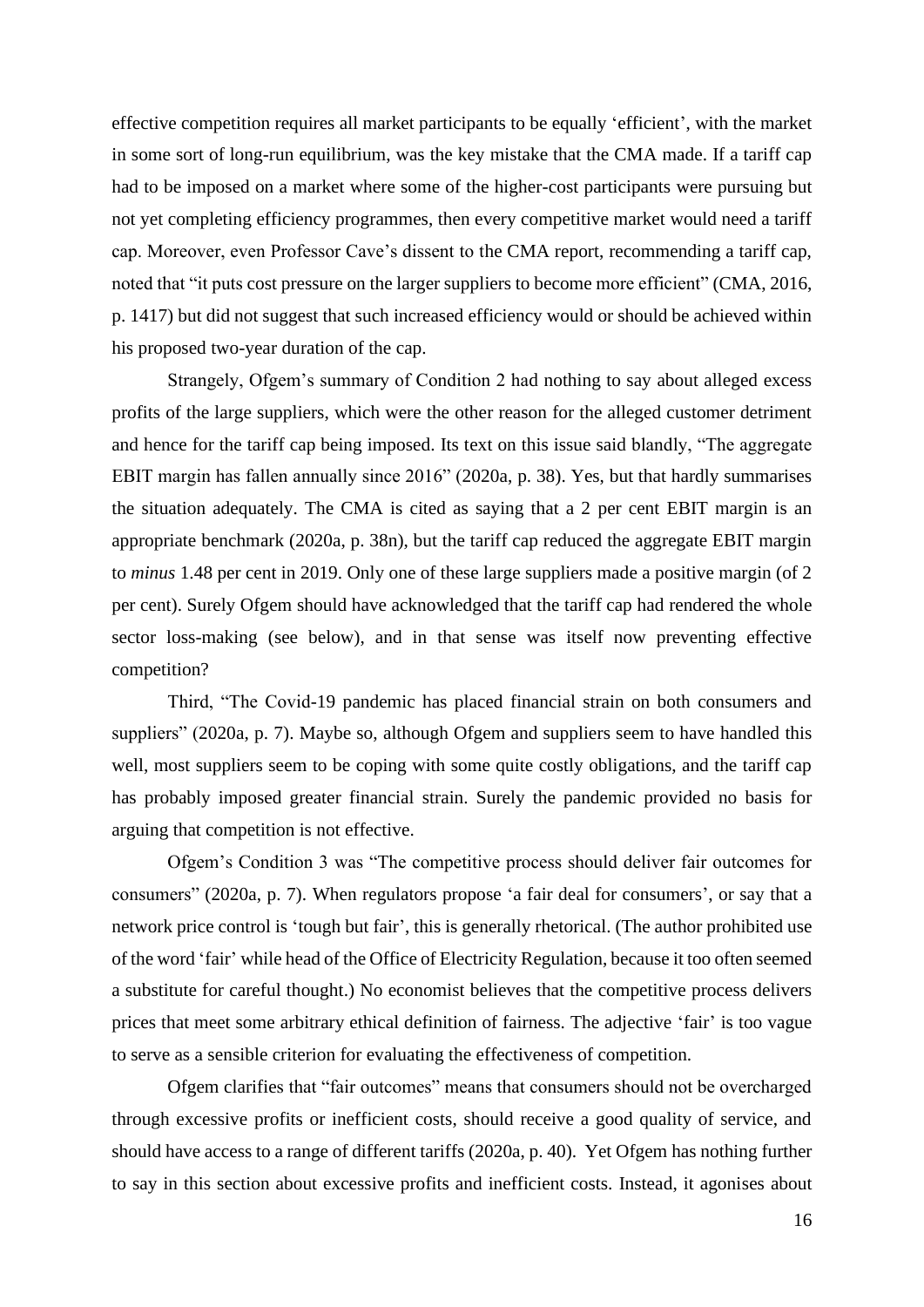differentials between fixed and variable tariffs, which it seems to feel might be too high, but it gives no indication of why, or what 'competitive' or 'fair' differentials might be. It concludes that these price differentials "have not evolved as we expected under the default tariff cap but may still be lower than if the cap were not in place. There is therefore uncertainty as to how prices and price differentials would evolve post-cap …" (2020a, p. 40). That Ofgem cannot say what fair tariff differentials are, and failed to predict the impact of the tariff cap on differentials, and is uncertain what they will be in future, are hardly reasons for concluding that competition is not effective. Moreover, an examination of how tariff differentials have actually evolved (see below) suggests that it is unduly simplistic to expect that more competition means lower tariff differentials, or that this is necessarily a good thing.

On quality of service, Ofgem says "For competition to be effective, we would expect that consumers have the confidence that switching to potentially cheaper deals will not result in a reduction in the quality of service they receive" (2020a, p. 51). Surely the opposite? In a competitive market one would expect that higher quality of service would command a higher price and that lower quality of service would have to accept a lower price. Effective competition means variations in quality of service to serve customers with different incomes and tastes. That is what has been observed in the market, as the evidence mentioned earlier suggests.

Ofgem also says "Overall, it is not clear that customer service is improving" (2020a, p. 7). But if higher-quality service is more costly to provide, why should it keep improving? Surely effective competition does not mean that customers should keep paying ever more for ever higher-quality service?

Ofgem's three arguments as to why conditions for effective competition are not in place are arbitrary, vague and implausible. In part, they are influenced by the mistaken and unrealistic CMA benchmark (as indeed are Ofgem's calculations of efficient cost in setting the tariff cap). Regrettably, as noted earlier, Ofgem made no attempt to assess the case for or against extending the tariff cap, which in the Act is distinct from the question whether the conditions for effective competition are in place. As a result, Ofgem gave no consideration to possible adverse effects of the tariff cap, which are surely relevant in considering whether it should be extended.

Ofgem's second appraisal in August 2021 (Ofgem, 2021) yielded similar answers: positive developments in certain respects, not in others, not clear if competition would be sufficient to protect customers if the tariff cap were removed. There was no indication of overall progress or otherwise, no suggestion that competition ever could become effective. There was some useful further analysis (see section 9) but still little or no recognition that the tariff cap could have adverse effects.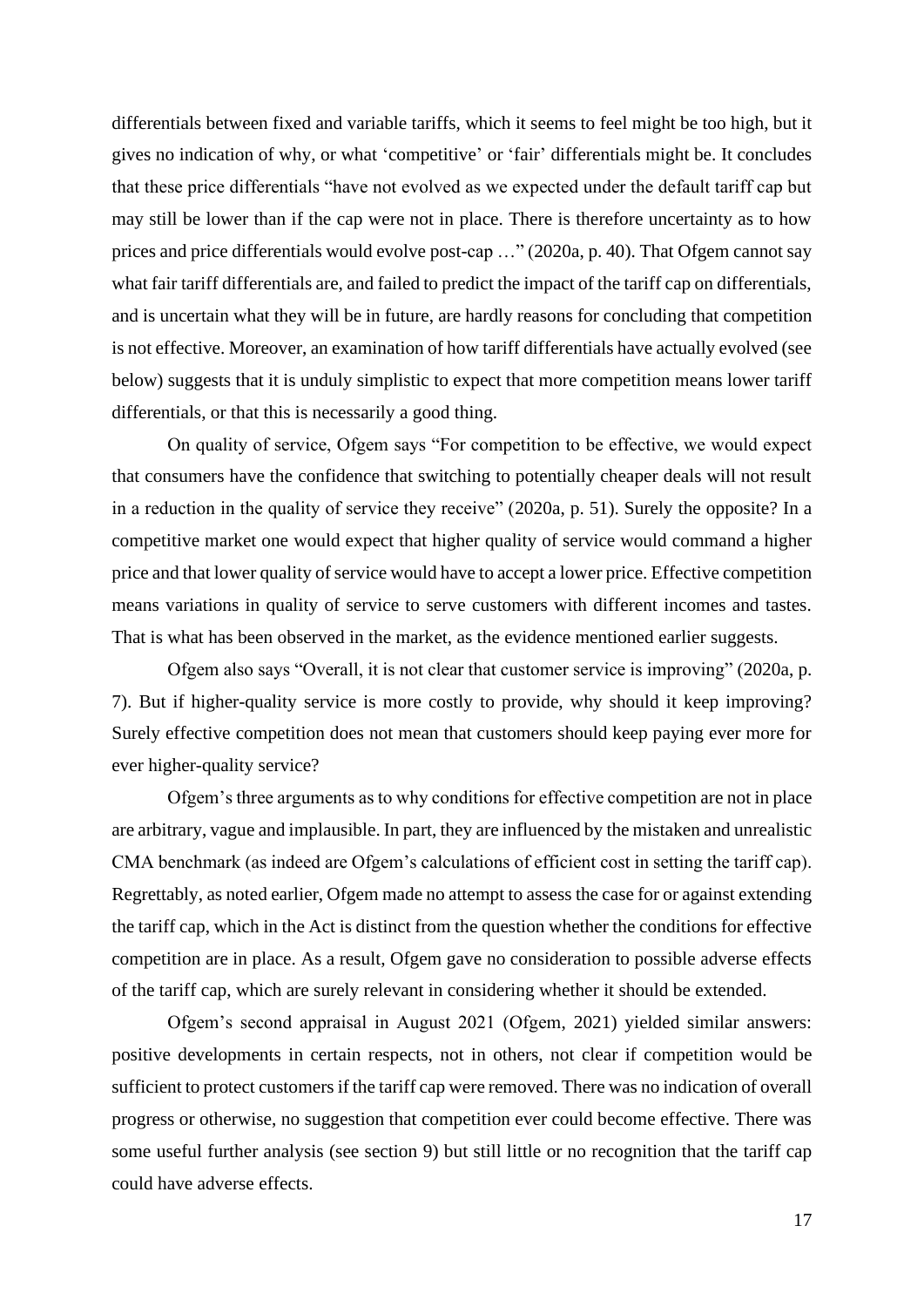## **9 | EFFECTS OF THE TARIFF CAP**

### **9.1 | Effects on spread of prices and switching**

The CMA was concerned at the size of the spread of prices (between the large suppliers' high standard variable tariffs (SVTs) and the various lower tariffs available in the market), which it thought reflected weak customer response and ineffective competition. But, later, Ofgem was concerned that a tariff cap, by constraining SVTs, would reduce the spread of prices in the market, and thereby reduce the extent of customer switching. It estimated that switching rates could fall by between 33 and 50 per cent (Ofgem, 2018, para 2.83), which it considered would reduce the effectiveness of competition.

In the event, savings of up to several hundred pounds against the tariff cap continued to be available, even higher than in earlier times, and the switching rate rose to an all-time high level. What was going on? Did a high spread indicate competition or a lack of it? If the tariff cap brought benefits to default tariff customers without adversely affecting competition, what's not to like?

Ofgem (2021, figure 11) has thrown useful light on the situation. Apparently surprising movements in price differentials can be explained by movements in wholesale prices, partly because movements in wholesale prices feed through into fixed tariffs more quickly than into variable tariffs restricted by the tariff cap.

Thus, during 2017 and early 2018 the average large legacy SVT was around 15 per cent above the average fixed tariff of other suppliers, fell nearly to par over the last half of 2018, then, surprisingly given Ofgem's prediction, rose again to around 15 per cent above in the first half of 2019 after the tariff cap was imposed, and indeed rose to around 20 per cent above in the first half of 2020. However, Ofgem's figure 11 also shows that the high price differentials occurred primarily during periods of falling wholesale prices, which offset the impact of the tariff cap from early 2019 to mid-2020, and the low price differentials occurred primarily during periods of rising wholesale prices, notably since mid-2020.

So, after allowing for movements in wholesale prices, experience does not suggest that Ofgem was wrong in predicting that the tariff cap would have a dampening effect on price differentials. Indeed, price differentials were lower in early 2021 than at any time during the previous five years. Ofgem acknowledges that "differentials may be lower under the cap than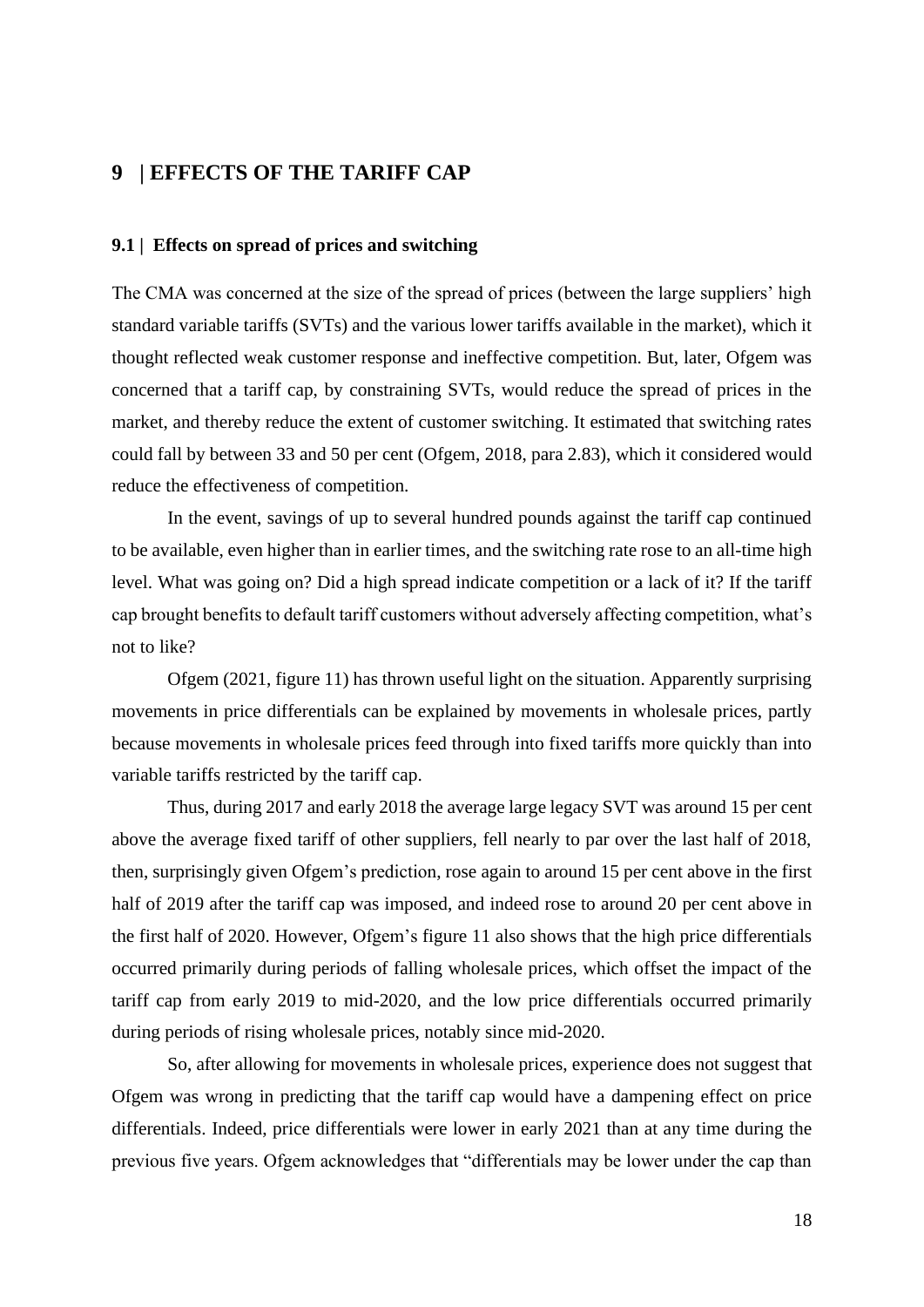if it were not in place" and that "narrower price differentials between default and fixed tariffs have meant lower potential savings from switching" (2021, p. 29).

The six-monthly resetting of the tariff cap further distorts competition by restricting the ability of the suppliers to respond more quickly and flexibly to changing market conditions, at least with respect to their variable tariffs. The cap artificially increases the spread of prices at times of falling wholesale prices (including by encouraging suppliers to price up to the cap, higher than they otherwise would have done) and constraining it at times of rising wholesale prices. As of 16 August 2021, wholesale costs were rising so quickly that some two-thirds of suppliers were pricing their cheapest fixed-price tariff above their variable tariff. And only nine companies (two of which went bust a couple of weeks later) were offering any tariffs more than £12 below the tariff cap. This seems a severe distortion of the market.

Insofar as the six-monthly setting of the cap delays but accentuates the impact of changing underlying wholesale costs, it also means that SVT customers at cap level are faced with sudden and significant tariff changes, most recently increases of £96 on an annual bill of just over £1,000 effective from April 2021, followed by an increase of £139 [to be?] effective October 2021. Moreover, not only are prices artificially low because of the mistaken basis on which Ofgem sets the control, they are also at present a further £139 below that because of the inflexibility in resetting the control. And a further increase of £278 is predicted next time (Byers Hussain, & Gosden, 2021). Unconstrained competitive markets respond much more quickly and smoothly than this artificially and severely constrained regulatory process.

There was also an early increase of £117 effective from April 2019, but a subsequent High Court decision indicated that Ofgem had set the initial January 2019 tariff cap artificially (and illegally) low. The general understanding is that Ofgem's initial cap level was to deliver the politically promised level of initial tariff reduction. This suggests that the cap level is influenced by political as well as economic considerations, which is not unexpected but neither is it reassuring.

What has been the impact on switching? Ofgem (2021, figure 4) helpfully shows the rolling average annual switching rate (although only since January 2016). As noted earlier, there was a steady increase following the removal of Ofgem's various simple tariff restrictions, to just over 20 per cent in March 2019, just after the tariff cap was imposed. The switching rate then remained around 20 per cent for electricity, fractionally higher at 21 per cent in February 2020, but has since remained at around 20 per cent. It has apparently fallen below 18 per cent for gas.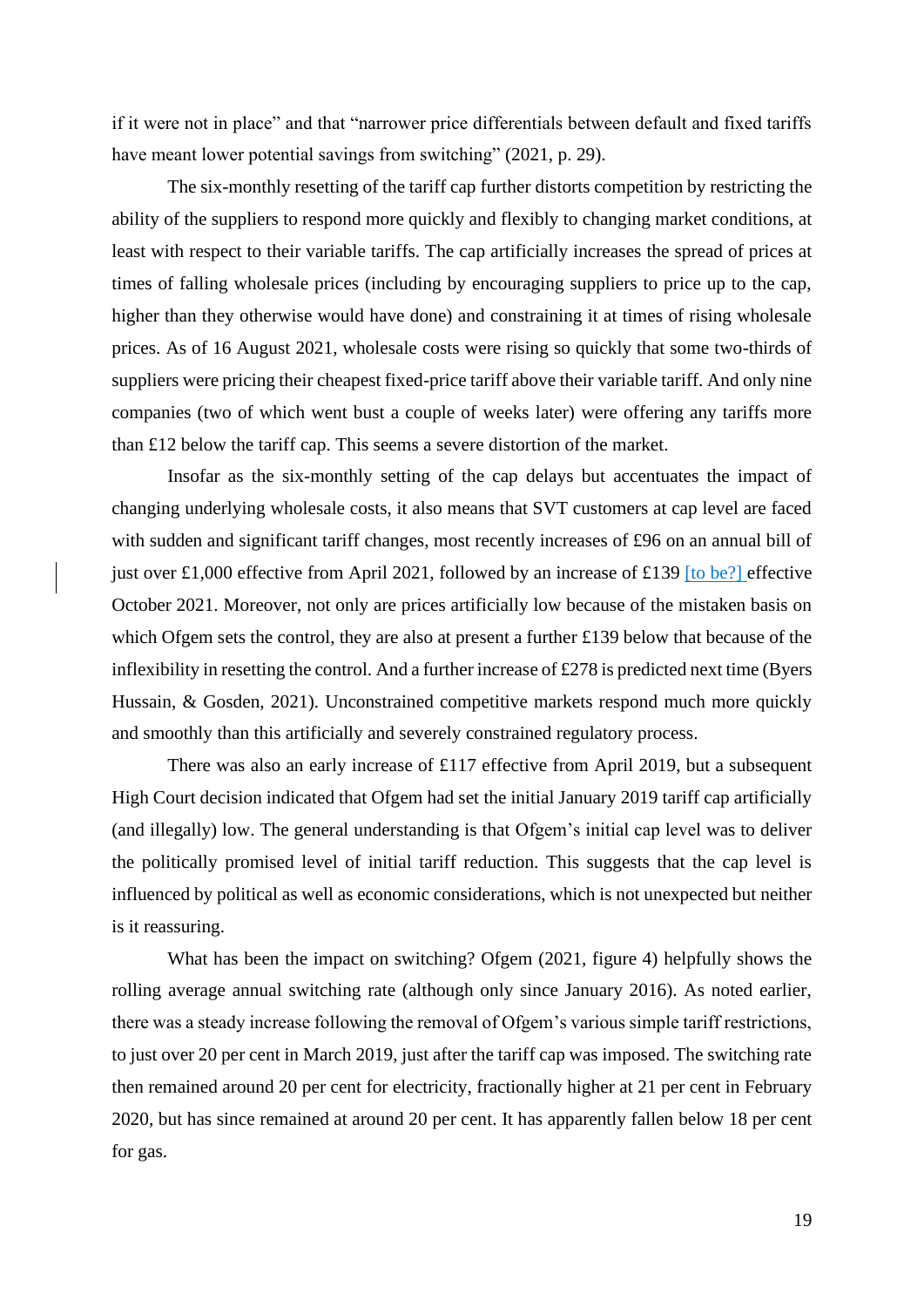No doubt COVID restrictions have had some impact since lockdown took effect in spring 2020, but it seems plausible that the cap may have contributed to the levelling off in switching after the cap was introduced. A more systemic analysis looking also at price differentials would seem appropriate.

More significantly, there are now signs (see below) that the failure of the cap to keep up with wholesale price increases has rendered switching pointless because hardly any tariffs are available below the cap price. A period of near-zero switching may be in prospect.

### **9.2 | Effects on suppliers' own tariff differentials**

How, if at all, would the tariff cap impact on the decisions by suppliers to differentiate the prices of their own products? Ofgem and more recently the CMA have been concerned about the alleged 'loyalty premium', the difference between the prices that suppliers offer to new customers as opposed to their existing (assumed loyal) customers. The Ofgem/CMA view is that this reflects exploitation of disengaged customers. An alternative view, proffered by Baumol (2006) and accepted (I conjecture) by most economists, is that in a competitive market most suppliers have no alternative but to offer low tariffs at about marginal cost, typically but not always for a short fixed period, in order to attract new customers, either to grow or even to maintain existing customer numbers in order to survive in the market. It is simply not viable for most suppliers to offer such low marginal-cost prices to all their customers. So suppliers do not choose to differentiate their prices in order to exploit market power; they are forced to do so by the strength of competition.

Some medium-large suppliers have offered only one tariff (which might be fixed or variable) or have offered fixed and variable tariffs closely aligned to each other, on the basis that this is 'fair' to customers and that significant tariff differentials are 'unfair' because they exploit loyal or less active customers. And some have supported a tariff cap, too, as being in the interests of customers. It must be acknowledged, however, that this is an argument for government and/or regulatory policy that supports their own commercial policies. Moreover, the cap is also likely to be in their own longer-run commercial interests, as hitting their largest and smallest competitors harder than themselves.

Although uniform or near-uniform pricing policies sound 'fair', will they prove commercially viable over the longer term? Or will all or most suppliers need to offer differential tariffs in order to survive? Or is a coexistence of uniform and differential pricing policies possible and indeed economic because there are differences among suppliers and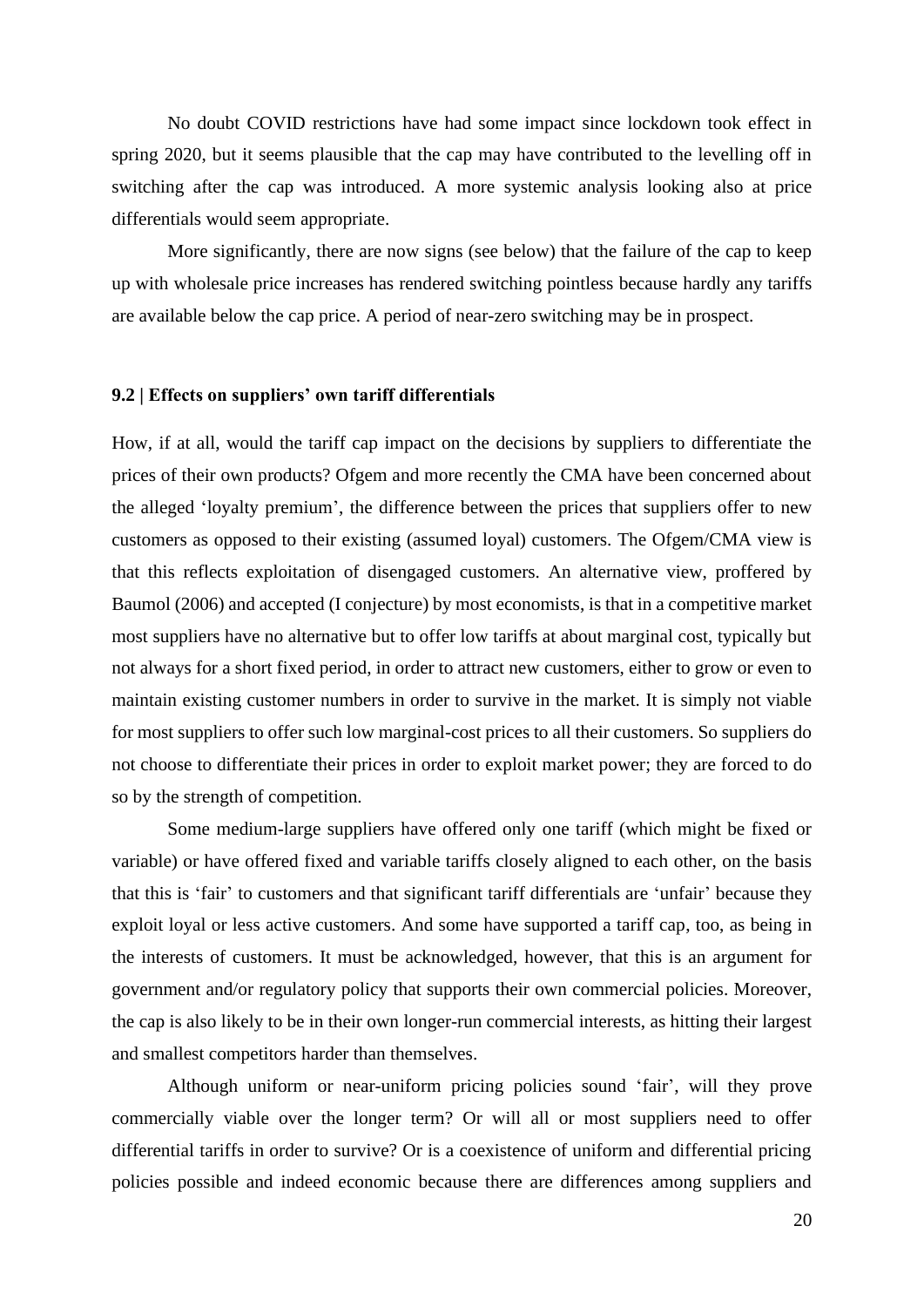among customers? Competition as a rivalrous discovery process should reveal this, and also reveal what, if any, impact the tariff cap has had on supplier policies to date.

Consider the SVTs and the lowest fixed tariffs offered by individual suppliers at two sample dates: 31 January 2018, a year before the introduction of the tariff cap, and 2 November 2020, nearly two years after its introduction. On the first date, the spread between Ofgem's average large legacy supplier SVT and cheapest tariff basket (a proxy for wholesale price) was £294; on the second it was £188. According to Ofgem (2021, figure 11), on the first date average large legacy SVT was around 15 per cent above average fixed tariff of other suppliers, on the second date it was between 5 per cent and 10 per cent above. On the first date, average wholesale cost was around £0.04 and relatively stable, on the second date it was around £0.03 and rising.

So several factors were changing. One would expect that, on the second date, increasing wholesale cost plus the tariff cap would render less feasible very large differentials between a supplier's own tariffs, but what if any effect would the cap have on whether suppliers differentiated their tariff prices at all?

Table 1 summarises the findings. The four suppliers that offered a very large tariff differential (over £200) in 2018 no longer did so, but nearly the same number of suppliers (nine as opposed to ten) still offered at least a large differential (over £100). The number of suppliers offering a medium differential (£31–99) increased from four to nine, and the number offering a small differential increased from one to six. The most striking change was that the number of suppliers offering a single tariff for all customers fell from 12 to two.

| <b>TABLE 1</b> Summary of changes in tariff differentials |  |                                                     |
|-----------------------------------------------------------|--|-----------------------------------------------------|
| Size of differential                                      |  | No. of suppliers Jan 2018 No. of suppliers Nov 2020 |
| Very large $> £200$                                       |  |                                                     |
| Large £100-199                                            |  |                                                     |
| Medium £31-99                                             |  |                                                     |
| Small $£2-30$                                             |  |                                                     |
| Single tariff                                             |  |                                                     |
| TOTAL                                                     |  |                                                     |

This is by no means definitive because it provides just a snapshot of suppliers active at two points in time, under different cost conditions. Nonetheless, it appears that the picture on tariff policies is very mixed: different suppliers have very different policies. A movement towards a single tariff per supplier, or even to smaller tariff differentials, does not seem under way.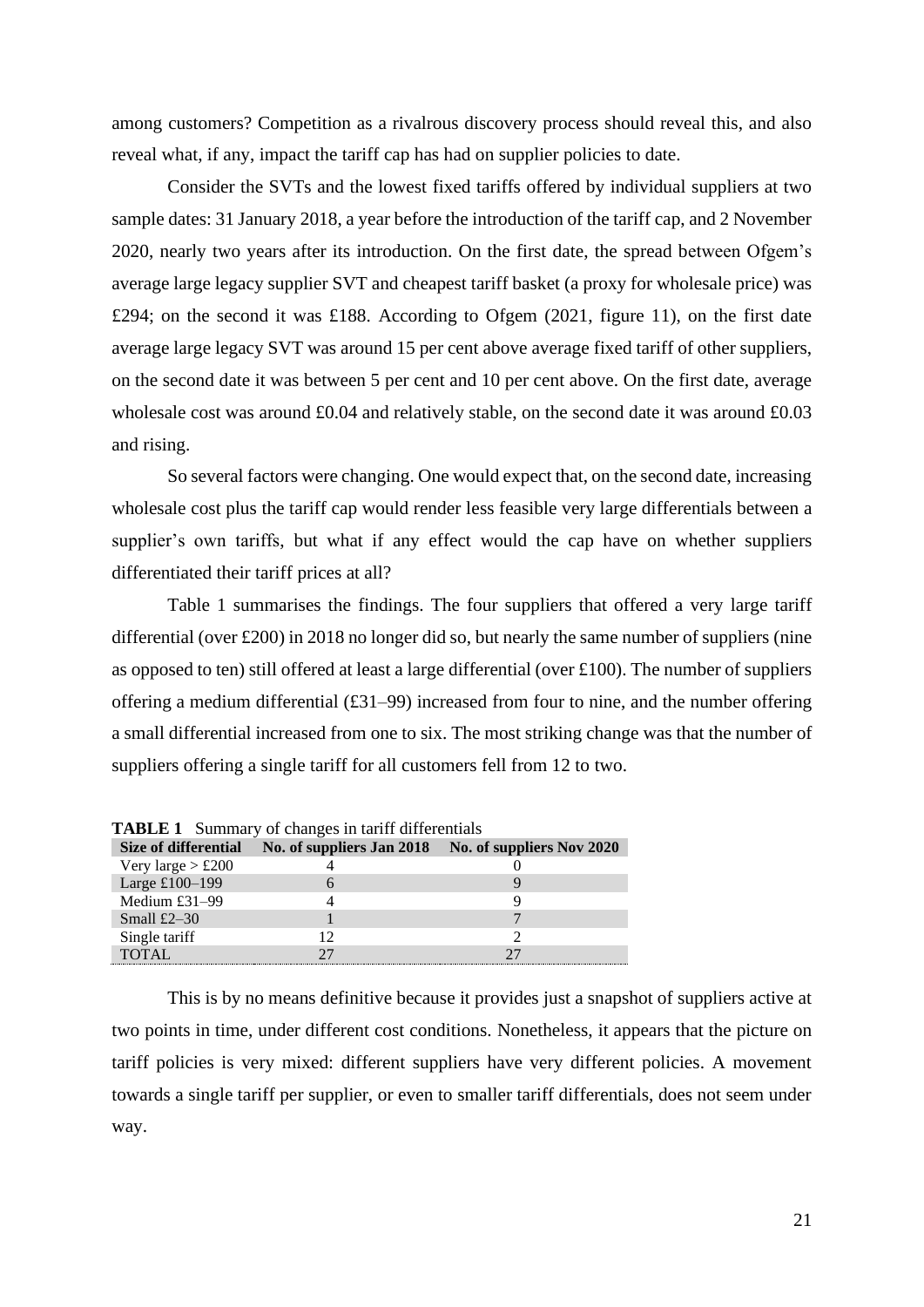On the contrary, by November 2020 almost all the large and medium suppliers had continued or adopted a policy of large (over £100) tariff differentials. In Q4 2020 these suppliers accounted for about three-quarters of total customers. Eight smaller suppliers that had previously had zero differentials had now introduced medium differentials (£31–99). Admittedly, Bulb Energy maintained a policy of a single variable tariff, and Octopus Energy had a set of tariffs with small (under £30) differentials. Their combined market share in Q4 2020 was 11.8 per cent. Together with another half-dozen smaller suppliers each with a single tariff, they perhaps accounted for about 12.5 per cent or one eighth of all customers. This leaves another ten or so suppliers with medium (£35–99) differentials supplying the remaining one eighth of the market.

The variety continued. As of 19 June 2021, for example, 38 suppliers were offering tariffs, of which five had large differentials (two positive, three negative), 17 had medium differentials (five positive, 12 negative), eight had small differentials (three positive, five negative), seven offered variable tariff only, and one offered fixed tariff only.

The very existence of negative differentials – indeed, two-thirds of these differentials were negative – is an indication of how far variable tariff prices have been held down below fixed tariff prices – in effect, the opposite of a loyalty premium. Since June, the situation has worsened. As of mid-September, the major suppliers are no longer offering their variable tariffs to new customers online (Gosden, 2021). When the author checked Uswitch it listed only seven suppliers that would save over £20 on a typical dual fuel bill, to none of which it could switch the customer, and those six suppliers to which it could switch the customer would increase the annual bill by about £360 to £650. Compare the Market says "We're really sorry but we can't get you a quote at the moment. We're temporarily pausing our energy comparison as energy suppliers are currently restricting the number of tariffs available."<sup>5</sup>

All this suggests that it is wrong to characterise price differentiation as an exploitative pricing policy practised by those six former incumbents that have long-standing loyal but disengaged customers. Rather, it is a type of policy that is necessary for most suppliers to practise to some degree, simply to survive in a very competitive market like this one. This is – or was - what prices look like in a competitive market where marginal costs are below average costs and where customers have different elasticities of demand. But now, the disappearance of products and services is the predictable consequence of a misconceived price cap set below cost.

### **9.3 | Effects on profits and the number of suppliers**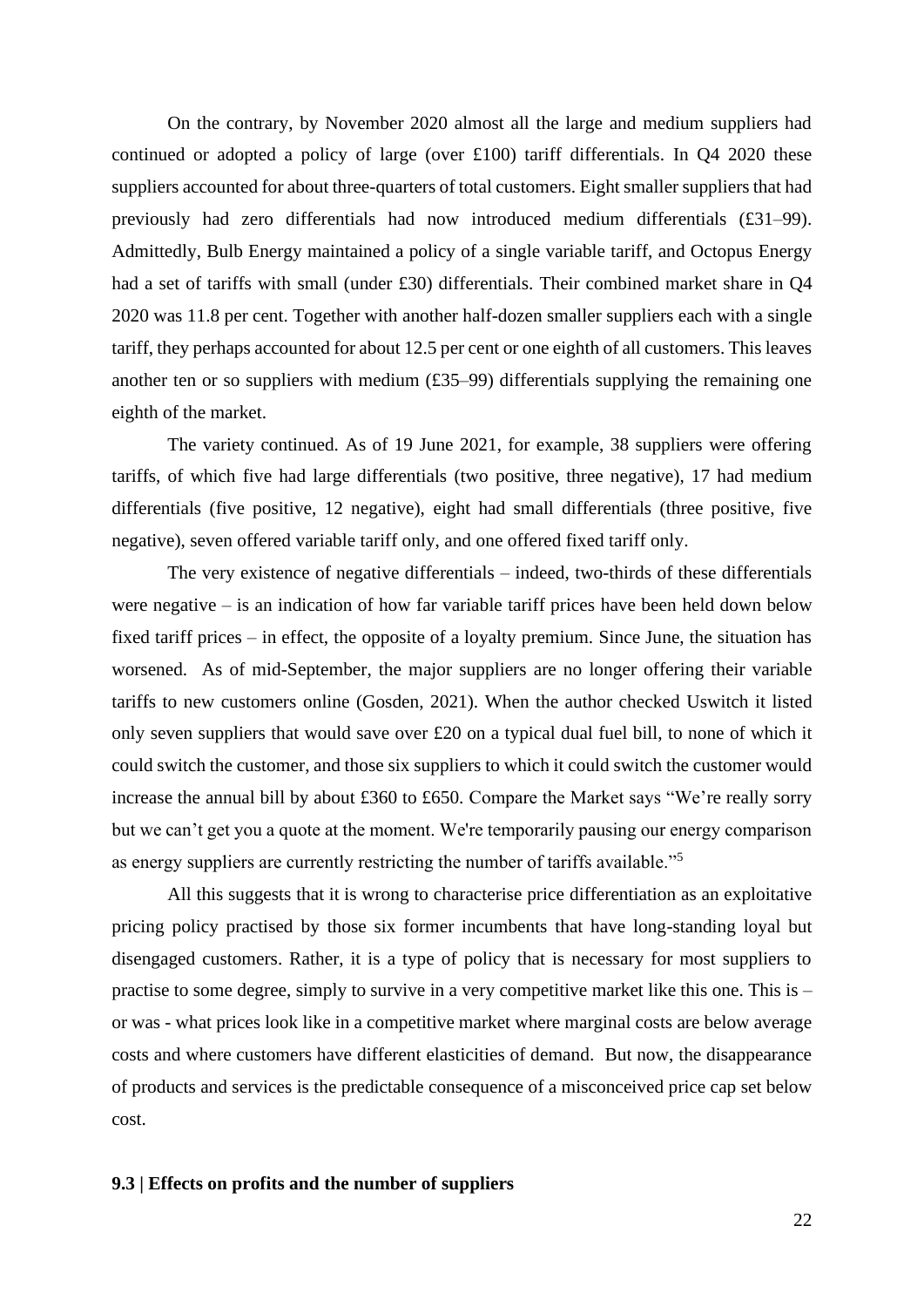As noted earlier, the tariff reductions as a result of the cap have rendered the retail sector lossmaking. From 2012 to 2017 the aggregate average pre-tax profit rate (EBIT) of the six large legacy suppliers (per Ofgem data portal, n.d.) was more or less constant at just over 4 per cent. In 2018 it fell below 3 per cent, in 2019 to minus 1.48 per cent and in 2020 it was minus 1.02 per cent. Only one of those large companies made a profit in the last two years, but a profit that is presently below the level that the CMA deemed competitive.

To attract and keep customers, other suppliers must maintain prices below those of the large incumbent suppliers, so they too are hit by the tariff cap – in fact more severely. For 24 such non-legacy and non-renewable suppliers the range of net profit margins posted for financial year 2019 or later was from minus 1 per cent to minus 29.9 per cent, with mean of minus 10.9 per cent and median of minus 8.1 per cent.<sup>6</sup> The obvious question is: how is this consistent with Ofgem's duty, under the Tariff Cap Act s. 1(6)(d), "to ensure that holders of supply licences who operate efficiently are able to finance activities authorised by the licence"?

For all these companies, the cap has cut the ground from under them. They entered and invested in the retail market in the expectation that it would be competitive and without price controls; then suddenly a tariff cap was imposed at an unrealistic level, and they were pushed into unprofitability. Not surprisingly, an increasing proportion of suppliers has been unable to survive.

As in all competitive markets, some of the exiting suppliers were not sufficiently experienced, organised or well-funded. It is now apparent that some of the smaller suppliers were not sufficiently hedged against wholesale cost increases, or even hedged at all. However, other exiting suppliers were experienced professional companies (like Engie, formerly Gaz de France, iSupply owned by Vattenfall, and Green Network Energy, part of the Green Network Group in Italy since 2003), and/or backed by serious investors (like Tonik backed by Mitsui).

From 2004 to 2010 the number of active suppliers was relatively constant at about a dozen. From 2010 to the first two quarters of 2018 the number rose steadily to 70. But since the Tariff Cap Act passed in July 2018, it has been downhill almost all the way. In the 2.5 years from Q1 2016 to Q2 2018, just five suppliers exited the market. In contrast, in the 2.75 years from Q3 2018 to Q1 2021, 24 suppliers exited, nearly five times as many. The exit rate is still accelerating: another exit in August 2021, four more exits in the first half of September, and a further four suppliers understood to be seeking exit. On 21 September Ofgem issued provisional orders against five suppliers (three domestic) for failure to make payment to the feed-in tariff renewables scheme, which is often a precursor to exit. "Baringa, the analysts, projects that another 39 suppliers could fail in the next 12 months leaving only ten remaining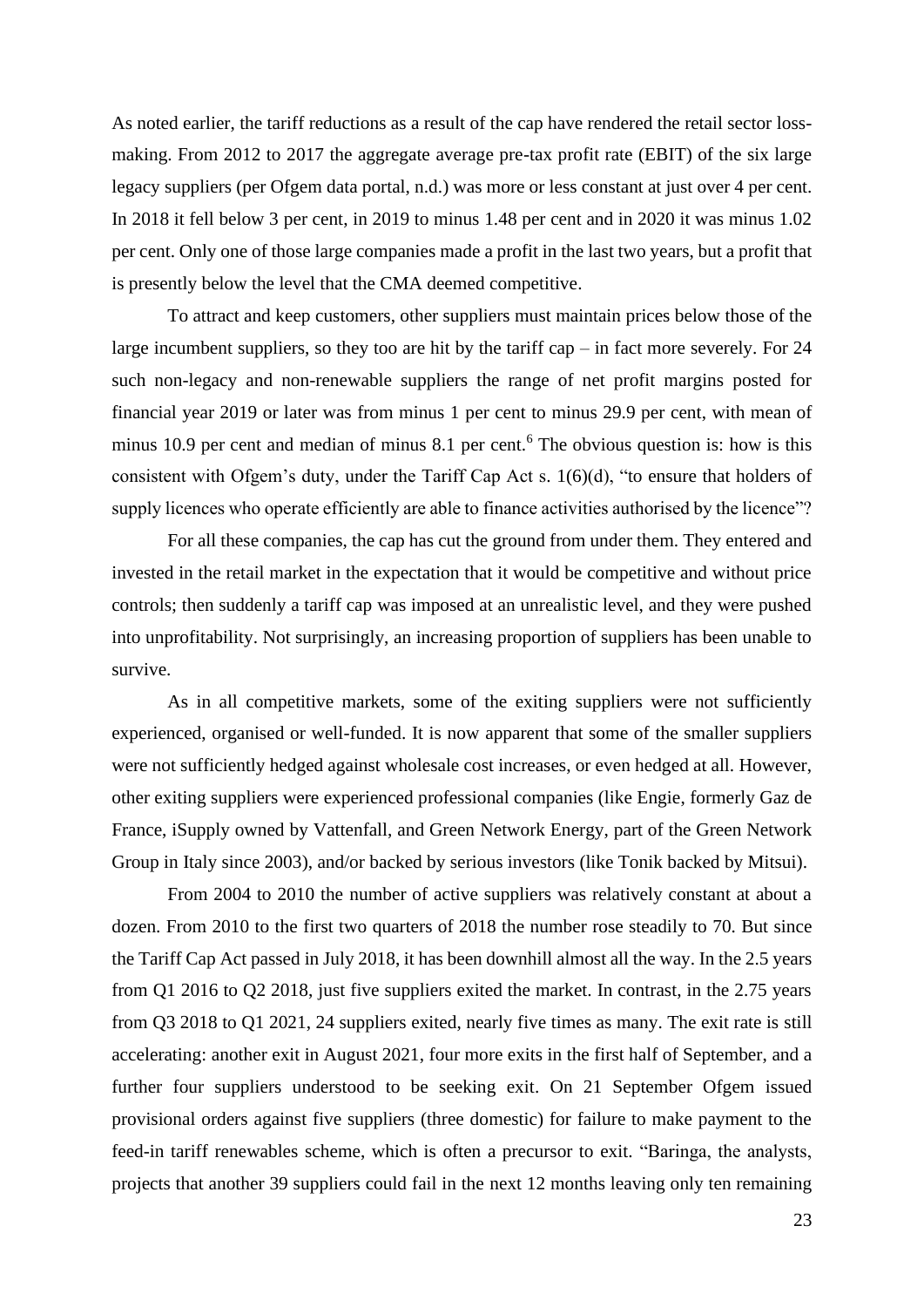in the market" (Byers et al. 2021, p. 4). "The Government is in talks with the industry over how to deal with the predicted collapse of dozens of small suppliers… Taxpayers face a multibillion-pound bill to help energy companies cope…" (Courea, Gosden, Martin, & Ellery, 2021).

The tariff cap experience, including the recent intention to extend it indefinitely (see below), is sending a clear message to investors: the UK retail energy market is now politicised and subject to price controls set at artificially below-cost levels. It is a market that prudent investors are now avoiding or exiting rather than entering.

Government and Ofgem are not responsible for the present wholesale cost increases, nor for the policies adopted by suppliers. But they have imposed and continued this tariff cap in the mistaken belief (as argued here) that it reflects the price that would characterise a competitive market. In fact, it was nearly £100 below that level, which forced new entrant suppliers to cut their prices and costs by about £100 more than otherwise would have been necessary, in order to attract and retain customers. Government and Ofgem thus bear substantial responsibility, not only for the short-term distress caused to customers of those suppliers forced out of the market, and the costs of tens or hundreds of millions, or even billions, of pounds imposed on other customers and/or taxpayers, but also for the longer-term adverse consequences of discouraging future new entry, investment and innovation.

Ofgem (2020b) has said that "The management of the energy sector, in particular the transition to net zero, requires a partnership between the regulator, governments, energy companies, and energy consumers." If it is government and regulatory policy artificially to hold down retail prices and profits, indeed to force losses on all suppliers, and to continue to urge customers to leave their present suppliers, this will jeopardise any such partnership.

## **10 | POSSIBLE WAYS AHEAD?**

In 2019 the Department for Business, Energy and Industrial Strategy (BEIS) and Ofgem consulted on further retail policy, including with respect to the tariff cap. Nearly 50 organisations responded.<sup>7</sup> The focus here is more specific. If there were a political and regulatory interest in removing or ameliorating the tariff cap, so that government and regulatory attention could be focused more productively, what steps might facilitate this? Here are five main suggestions.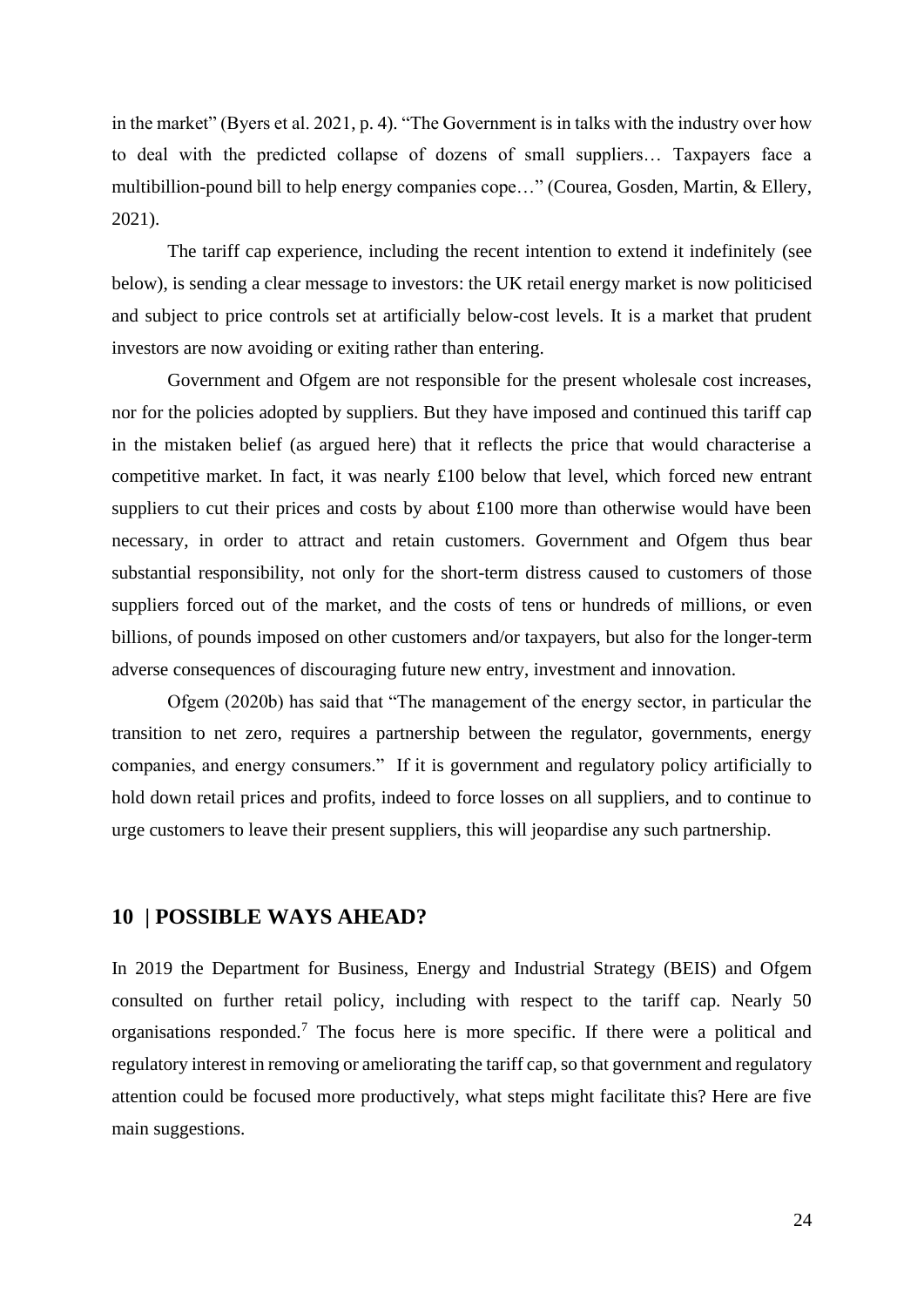*First*, move on from the incorrect narrative of a long-standing uncompetitive and inefficient retail market with significant customer detriment. Instead, develop and communicate more broadly a better understanding of how this competitive market works, why observed price differentials are not necessarily exploitation of loyal customers, but reflect differences in product and quality or reliability of supplier. They also provide opportunities for customers. Explain, too, that although the tariff cap may have advantages for some customers, it has disadvantages for others and for competition and investment.

The earlier part of this article attempts to provide the basis for this first task. It means abandoning much of the CMA analysis, and acknowledging various competitive aspects of the market, and various limitations of regulatory intervention, that have not been fully acknowledged in recent years.

*Second*, shift the focus from increased switching – trying to persuade more customers to leave their present supplier – to better switching. Explain that customer loyalty is in general a good thing where it is deserved, not an indication of weak response or an undermining of competition. Acknowledge that although price is important it is not the only consideration. Assist customers to make more informed choices of tariff and product, considering supplier reputation, so that customers do *not* need repeatedly to switch supplier.

Although there may still be some interest in trying to increase switching, on which I have made suggestions elsewhere (Littlechild, 2019b), the case for doing so (weak customer response) seems increasingly unpersuasive in the face of other explanations for customer behaviour, and the case against (the danger of persuading customers to move to lower-priced but less satisfactory or more risky suppliers) seems increasingly strong.

I have suggested elsewhere the calculation of an Overall Customer Satisfaction (OCS) score (Littlechild, forthcoming). This is the average of four individual scores related to data or ranking published by Ofgem (on customer complaints), Citizens Advice, *Which?* magazine, and customers' own views as expressed on Trustpilot. Just over two dozen suppliers are typically in the OCS league at any time – nearly half the total number of suppliers. These are the suppliers that have proved their ability to attract or retain a significant number of customers. The simple aim is to develop and make available information that could be helpful in establishing more quickly the reputations of suppliers, so that customers (and regulators) can be more confident that customers are making informed choices whether to be loyal to suppliers, or which suppliers to turn to if they are considering switching.

*Third*, gradually relax the present tariff cap, thereby minimising the concern that there will be a significant increase in prices when the cap is removed. The tariff cap has already been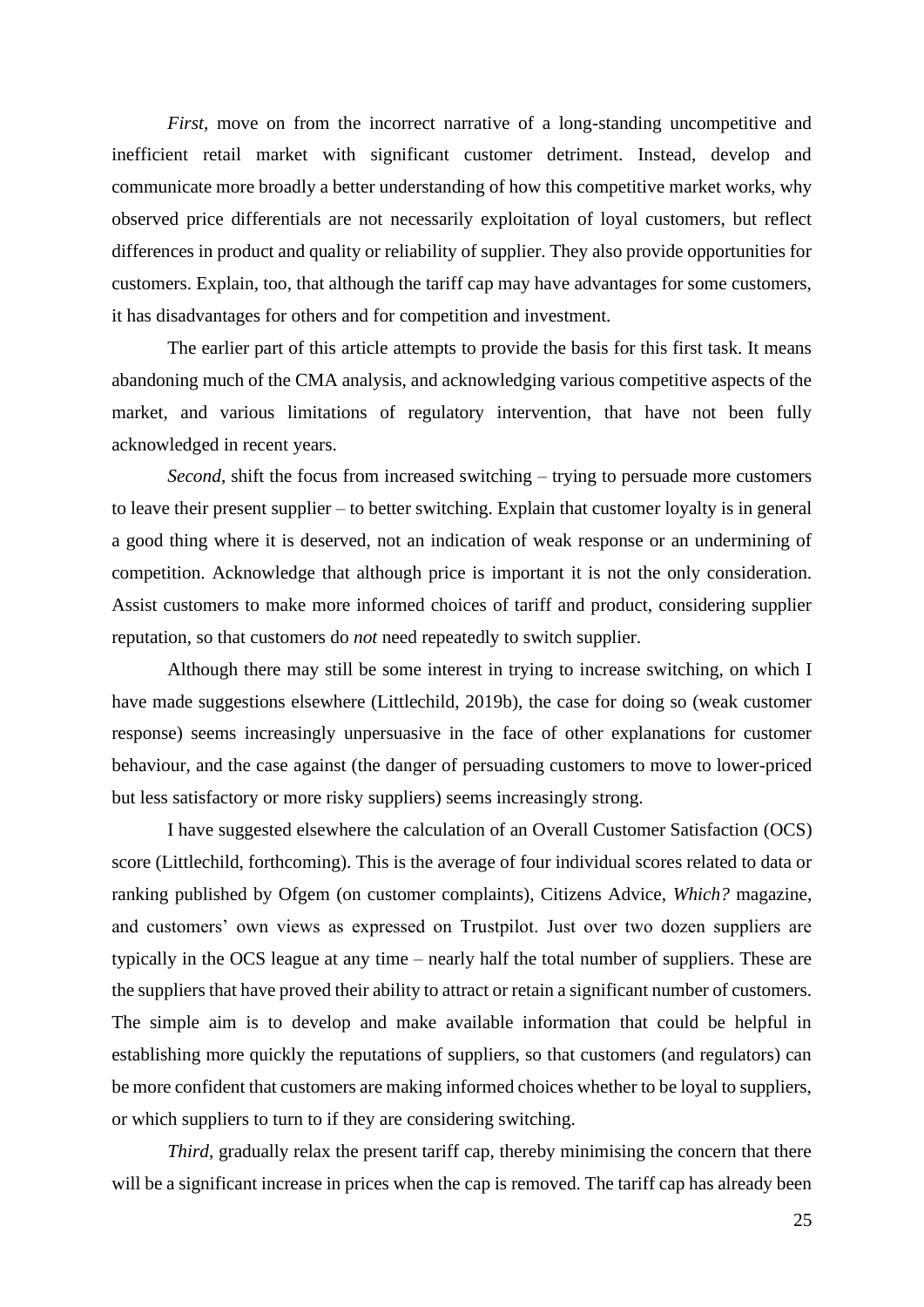set for October 2021 – March 2022 and would need to be reset four times if it remained in place until end-2023. If, as often asserted, the initial imposition of the cap reduced average SVT prices by about £100, it would be sufficient to increase the cap by about £25, cumulatively, beyond the present method of calculation, at each of these four resettings. To achieve this, the calculation of 'efficient cost' might gradually transition from the CMA's unrealistic perfect competition concept to a more realistic assessment.

Then, by October 2023 the cap would be at a level such that no further tariff increases could reasonably be expected (other than to reflect legitimate cost increases) if the tariff cap is not renewed. It is likely that large suppliers would gradually find it profitable to price below the cap before it is increased by the full  $\pounds$ 100, as their efficiency programmes increasingly take effect. Ofgem and BEIS could then point to the successful reintroduction of competition.

*Fourth*, replace the tariff cap by an ongoing cost calculation, which might be made public, to inform and reassure Ofgem and others whether increases in energy prices (or lack of reduction) are justified. In 2008, Ofgem was unable to decide, and was led to various interventions that were subsequently found to have been counterproductive. In 2021, by contrast, Ofgem itself announced two very significant increases in the tariff cap, and although it was subject to severe criticism, particularly from fuel poverty organisations,<sup>8</sup> it was able to justify the increases because it had done the calculations itself.

*Fifth*, continue a tariff cap for a specified and limited set of vulnerable customers, at a reasonable level that reflects actual costs rather than hypothetical 'efficient' costs. This would discharge Ofgem's obligation to have regard to the interests of particular sets of vulnerable customers and would provide a marker against which other tariffs could be assessed.

In principle, this could be consistent with one supplier's suggestion that "The price cap behaves like the National Minimum Wage – it is a minimally interventionist 'decency' limit under which competition thrives and companies are incentivised to keep costs down" (Octopus Energy, 2019, p. 6). However, whether such policies are viable depends critically upon the coverage and levels set. Around 7 per cent of UK workers are paid at or below the Minimum Wage, whereas the tariff cap constrains tariffs to over 70 per cent of SVT customers – an order of magnitude difference. A Minimum Wage that constrained over 70 per cent of workers' wages would be so high and distorting as to be unviable. Thus, it is the seriously mistaken level and coverage of the present tariff cap, rather than the principle of it, that makes it untenable. In addition, the inability of a tariff cap to respond to rapidly changing conditions in a particular market sector is another factor differentiating it from an overall minimum wage.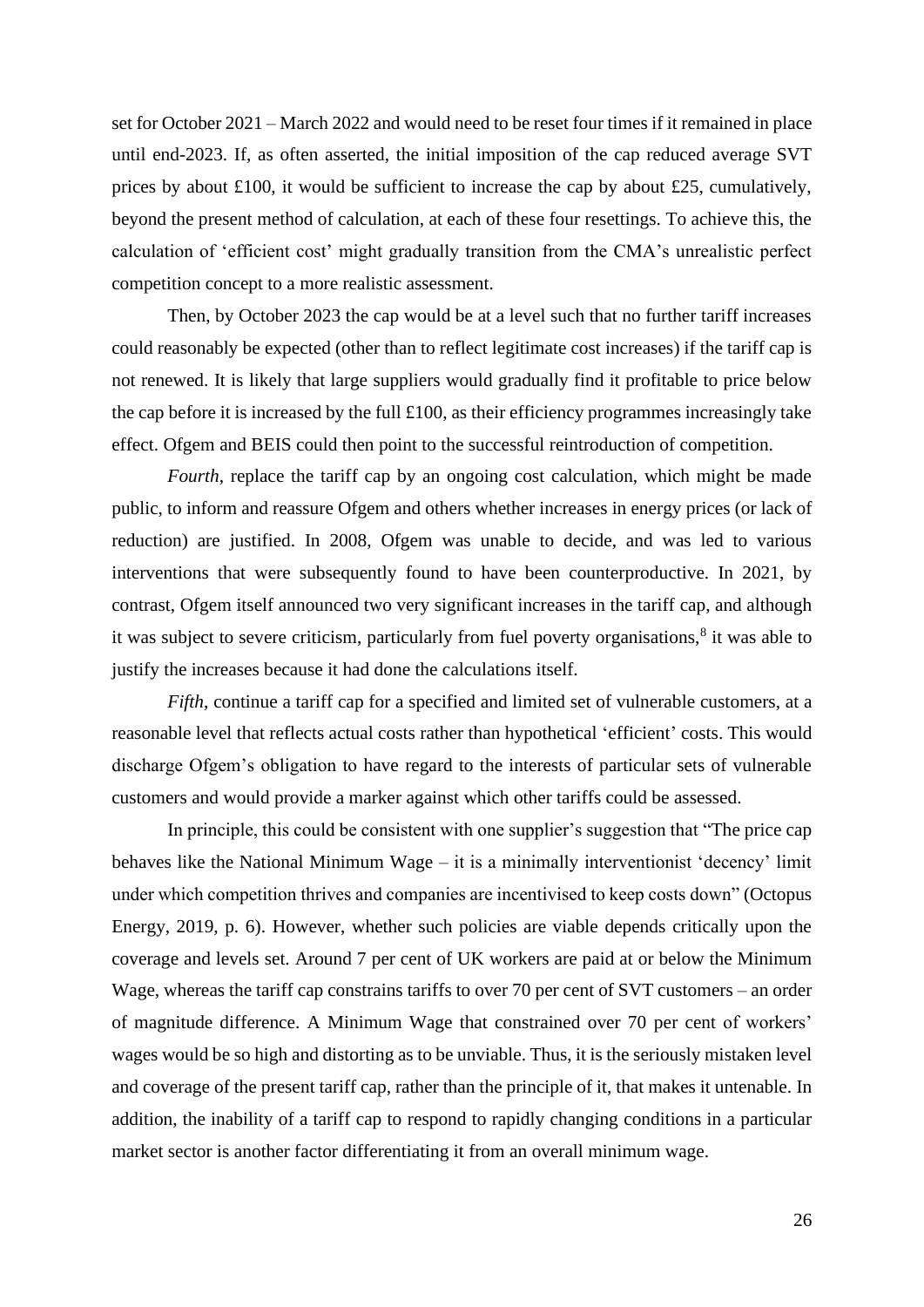Of course, judgement must be exercised in calculating costs, and there is always the possibility that Ofgem or government would try to influence the course of prices, and suppliers' pricing decisions, by modifying (or failing to modify) the cost calculations underlying any cap. But if a cost index or vulnerable customer tariff cap were sufficiently limited in scope, and sufficiently moderate and flexible to enable justified competitive price movements that would otherwise be politically unacceptable and lead to more severe intervention, that could be a price worth paying.

## **11 | TAKEN FOR A RIDE**

As this article was being revised in summer 2021, BEIS (2021a,b,c,d) published a retail energy market strategy paper, a consultation on two switching schemes (opt-in and opt-out), and an announcement outlining its plan to enable the default tariff cap to be potentially extended beyond 2023. Ofgem hastened to indicate its support.

These proposals have been somewhat eclipsed by recent events, so only two brief points here. First, retail energy market policy has now jumped on board the 'loyalty penalty' bandwagon launched by the CMA (2018) responding to a Citizens Advice complaint. The claim is that competition is not fully effective in numerous sectors because new customers are offered a competitive price (down to marginal cost) whereas loyal but disengaged existing customers are exploited by a price above that. The contrary argument of Baumol (2006) and others (see above) is that, in markets like these, it is the strength of competition, not its weakness, that forces firms to differentiate prices in this way.

The CMA policy is informed by a review of Economic Research on Loyalty Price Determination (E.CA Economics, 2020) which at over 100 pages and around 150 literature references appears exhaustive, not to say exhausting. Yet it does not reference Baumol (2006) or any of the 31 references therein (except for brief mention of Joan Robinson's classic 1933 volume and a more recent survey paper). Nor for that matter do BEIS (2021a–d). The CMA/BEIS policy on the retail energy market is apparently not informed by the economic literature explaining how observed pricing policies can reflect effective competition rather than the lack of it. Prohibiting or restricting such pricing can have an adverse effect on competition, as the CMA found with previous Ofgem policies aimed at improving competition, and as tariff cap experience is now demonstrating.

Second, BEIS envisages significant government and regulatory intervention to implement net zero policies, and opt-in and opt-out switching are the chosen means to influence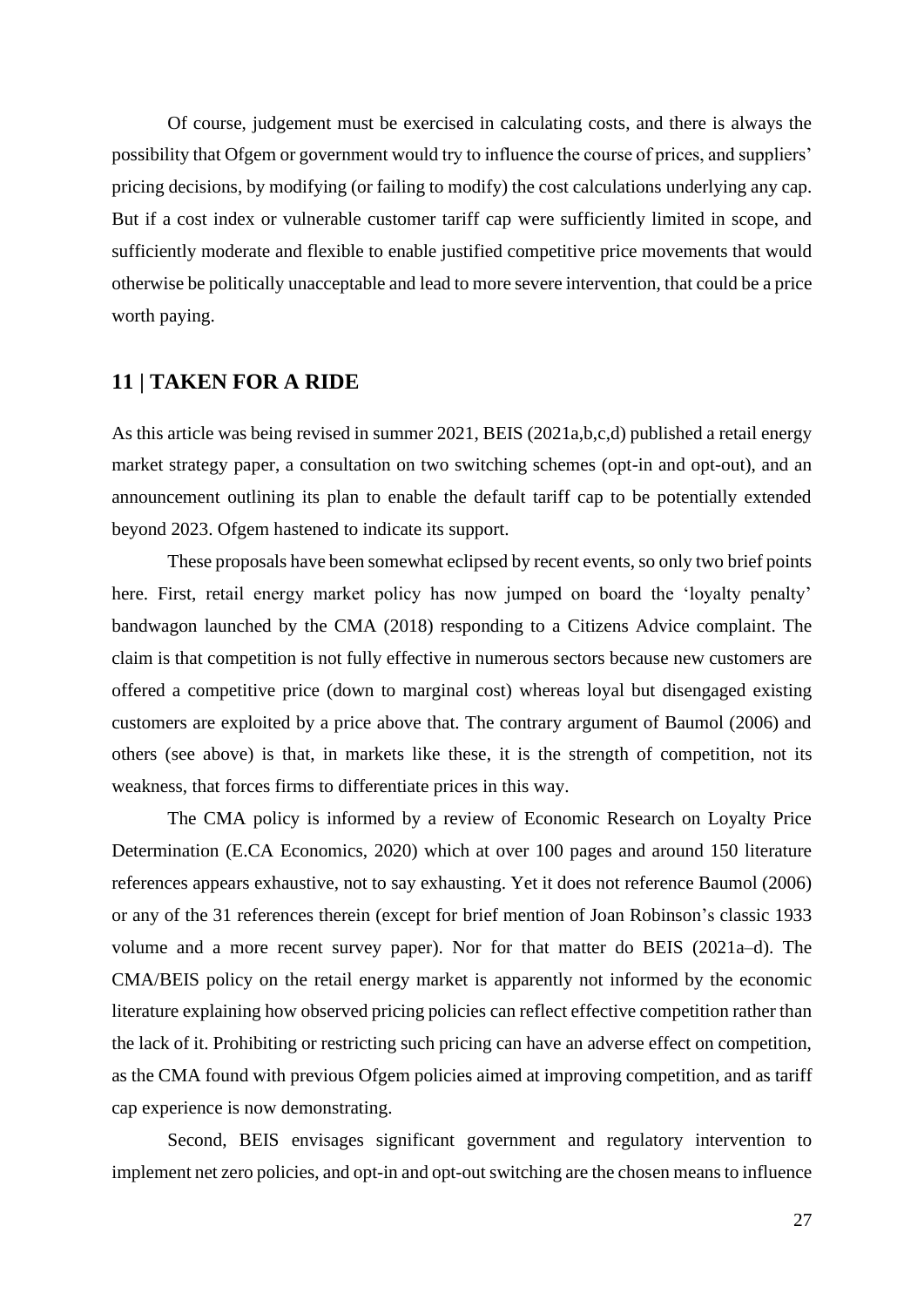customer choice. Thus, from 2024 onwards the strategy is to "prompt consumers to consider alternative tariffs/services, improving competition and engagement, through opt-in switching". By the late 2020s the strategy envisages "Potentially more action (e.g. through opt-out switches) to nudge consumers and suppliers towards more competitive and/or low carbon products" (BEIS, 2021b, p. 5).

If BEIS and Ofgem were to find that competition is now effective in the retail market, opt-in and opt-out switching would no longer be needed to stimulate more customer engagement. BEIS and Ofgem would then have to make the case for such proactive switching on the grounds of changing inappropriate customer preferences. More convenient, then, to continue to find that competition is not yet effective?

The BEIS proposal is to "work with the market to take consumers on the journey to a net-zero energy system" (2021b, p. 4). "Where they are not engaged, [consumers should] still be taken on a journey to products and services that contribute to decarbonisation (potentially in the absence of active choice)" (2021b, p. 8). Six duties are proposed for energy companies, and another four for the market framework.

Can the envisaged retail energy market still be called competitive? Whereas competition may be described as a process for discovering and providing what customers want, the BEIS proposal is that customers should be led to consume the products chosen by government. Customers can have any colour electricity they like, as long as it's green. The role of suppliers will be to discover and provide what government wants customers to have. What, if anything, might constitute effective competition in such a market remains unclear, but likely unachievable. The prospect of removing the mistaken price cap recedes beyond the horizon.

### **12 | POSTSCRIPT: RECENT DEVELOPMENTS**

As of proofreading in late September 2021, events are moving fast. At current gas price levels, the tariff cap would need to rise by a further £550, in addition to the increase of £139 planned for October 2021, if it is to cover the cost of supplying a customer for the next year (*Financial Times*, 2021).

Two more suppliers went bust on 22 September. Of the 20 cheapest tariffs in the market as at 7 August, 12 were from suppliers that had gone bust by 22 September, and another was from a supplier that is working with restructuring consultants. If up to 40 small and mediumsized suppliers fail in the next few months, the larger better-financed suppliers will have neither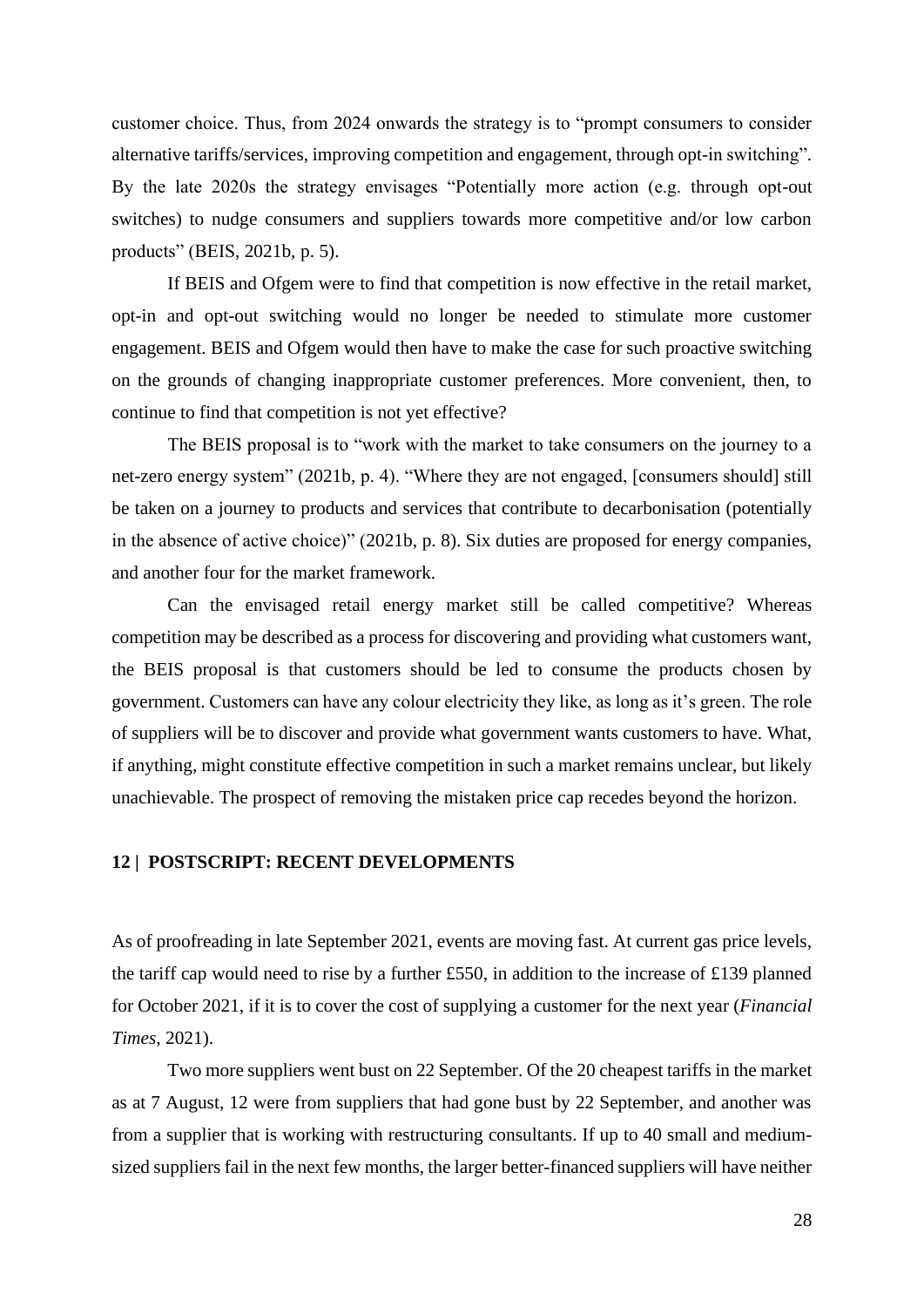the capacity nor the economic ability to take their millions of customers, given that each customer will be heavily loss-making at the tariff cap price.

Various alternative solutions are reportedly under consideration, including moving these customers to a temporary 'bad bank'supplier; appointing a special administrator, in effect nationalising suppliers temporarily; and loan guarantees to big suppliers to foot these costs, subsequently recouping them through domestic energy bills. The bill for subsidising these customers is estimated at several billions of pounds (Courea et al., 2021).

On 20 September the Business and Energy Secretary and the Ofgem CEO issued a joint statement saying that "Central to any next steps is our clear and agreed position that the Energy Price Cap will remain in place".<sup>9</sup> No thought seems to have been given to how the nature of the price cap might usefully evolve. It might appear that the challenge of removing a mistaken price cap is more difficult than ever.

However, the mainstream media is recognising the disadvantages of the price cap, and turning against it. Thus, the lead editorial in *The Times* (22 September) uses phrases like "cravenness as well as complacency" and "a system in which competition is evaporating and risks will have to be borne by the taxpayer"; it argues that failure to remove the cap will mean "a sector that in future will have to be far more tightly regulated, leading to less choice, less investment and less innovation". Warner (2021), referring to the price cap as "a blatant piece of vote buying populism", says "There has been no good precedent internationally for price caps, yet the Government now trumpets the policy as the best way of protecting consumers from the spike in energy prices. That's rich, given that it may partially have caused the problem in the first place."

Now that the serious limitations of the tariff cap are acknowledged, is it not worth exploring a way through here? That is, remove the cap for most SVT customers, but keep it at a higher level, consistent with allowing competition, for a specified subset of vulnerable customers (such as the ones Ofgem previously had in mind)? Perhaps also increase support for vulnerable customers, for example by increasing the Warm Home Discount. And invite suppliers themselves to offer social tariffs for vulnerable customers, as indeed they used to do, before regulation discouraged this.

### **ACKNOWLEDGEMENTS**

I am grateful to the Editor and the Assistant Editor, and to several colleagues for helpful comments.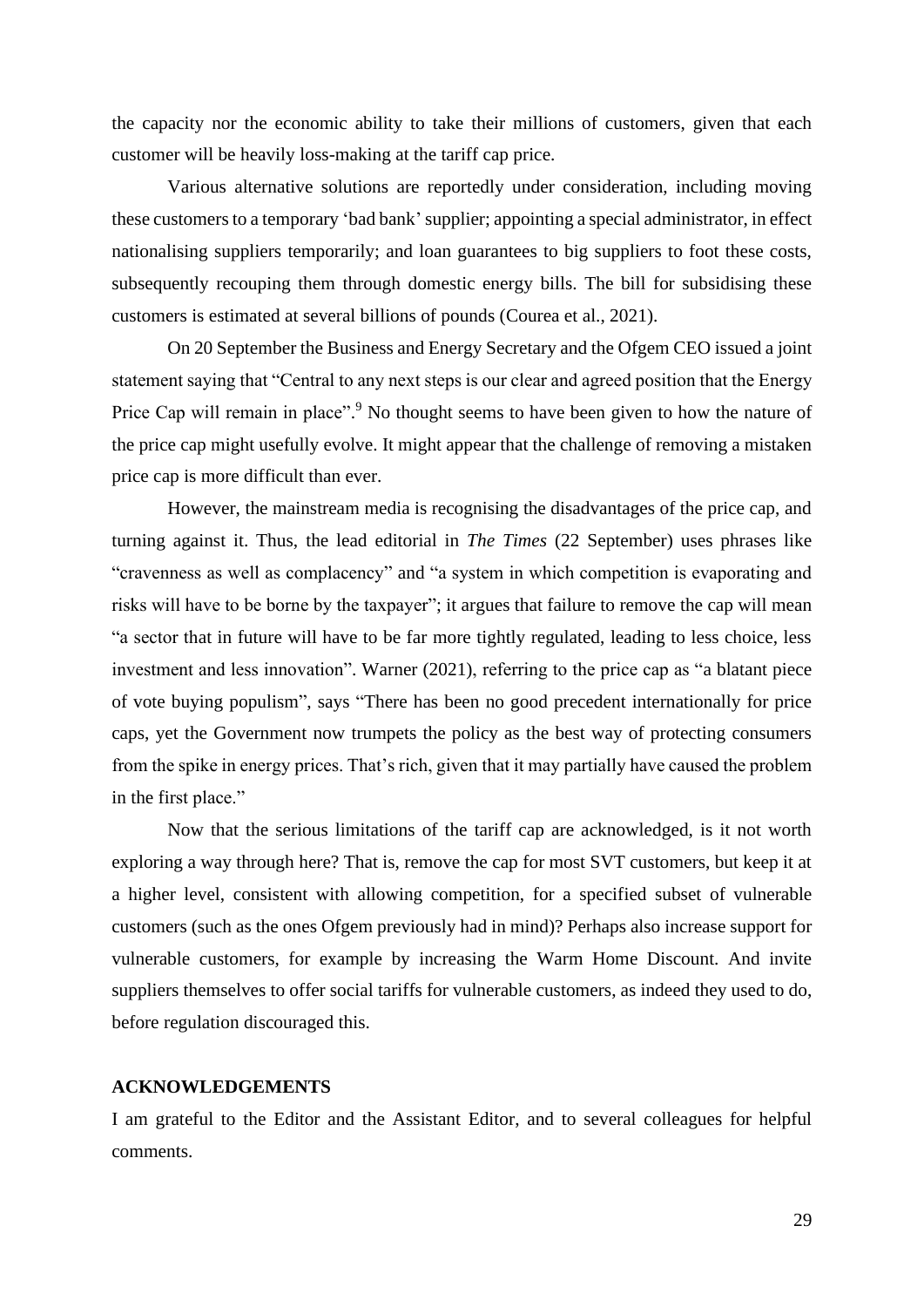#### **REFERENCES**

- ACCC (Australian Competition and Consumer Commission) (2018). *Restoring Electricity Affordability and Australia's Competitive Advantage*. Canberra: ACCC.
- Baumol, W. (2006). *Regulation Misled by Misread Theory: Perfect Competition and Competition-Imposed Price Discrimination*. Washington, DC: AEI Press.
- BBC News (2013). Ed Miliband: Energy market needs to be reset. 25 September. <https://www.bbc.co.uk/news/av/uk-politics-24237800> (accessed 14 September 2021).
- BEIS (Department for Business, Energy and Industrial Strategy) (2021a). Update on the Energy Price Cap and Energy Retail Strategy, Open Letter, 23 July. [https://assets.publishing.service.gov.uk/government/uploads/system/uploads/attachment\\_data/](https://assets.publishing.service.gov.uk/government/uploads/system/uploads/attachment_data/file/1005308/open-letter-price-cap-announcement.pdf) [file/1005308/open-letter-price-cap-announcement.pdf](https://assets.publishing.service.gov.uk/government/uploads/system/uploads/attachment_data/file/1005308/open-letter-price-cap-announcement.pdf) (accessed 15 September 2021).
- BEIS (2021b). *Energy Retail Market Strategy for the 2020s: Helping Consumers on the Net Zero Journey*. July. London: BEIS.
- BEIS (2021c). *Flexible and Responsive Energy Retail Market, Summary of Consultation Responses,* July. London: BEIS.
- BEIS (2021d). *Tackling the Loyalty Penalty in the Retail Energy Market: Analytical Annex*. July. London: BEIS.
- Brennan, T. (2007). Consumer preference not to choose: Methodological and policy implications. *Energy Policy*, *35*(3), 1616–1627.
- Byers, D., Hussain, A., & Gosden, E. (2021). Energy bills set to rise as price of gas soars and small firms go bust. *The Times*, 18 September, p. 4.
- CMA (Competition and Markets Authority) (2014). Energy Market Investigation: Summary of hearing with Ofgem on 10 November 2014. [https://assets.publishing.service.gov.uk/media/54bf95f540f0b6158a000010/Summary\\_of\\_hea](https://assets.publishing.service.gov.uk/media/54bf95f540f0b6158a000010/Summary_of_hearing_with_Ofgem.pdf) ring with Ofgem.pdf (accessed 14 September 2021).
- CMA (2016). *Energy Market Investigation: Final Report*. 24 June. London: CMA. [https://assets.publishing.service.gov.uk/media/5773de34e5274a0da3000113/final-report](https://assets.publishing.service.gov.uk/media/5773de34e5274a0da3000113/final-report-energy-market-investigation.pdf)[energy-market-investigation.pdf](https://assets.publishing.service.gov.uk/media/5773de34e5274a0da3000113/final-report-energy-market-investigation.pdf) (accessed 15 September 2021).
- CMA (2018). Tackling the Loyalty Penalty, Response to a Super-complaint made by Citizens Advice on 28 September 2018. 19 December. [https://assets.publishing.service.gov.uk/government/uploads/system/uploads/attachment\\_data/](https://assets.publishing.service.gov.uk/government/uploads/system/uploads/attachment_data/file/892058/Loyalty_Penalty.pdf) file/892058/Loyalty Penalty.pdf (accessed 6 September 2021).
- Competition Commission (2013). *Guidelines for Market Investigations: Their Role, Procedures, Assessment and Remedies* (CC3). 1 April. (Adopted by CMA, updated 5 July 2017). London: Competition Commission.

[https://assets.publishing.service.gov.uk/government/uploads/system/uploads/attachment\\_data/](https://assets.publishing.service.gov.uk/government/uploads/system/uploads/attachment_data/file/284390/cc3_revised.pdf) file/284390/cc3 revised.pdf (accessed 15 September 2021).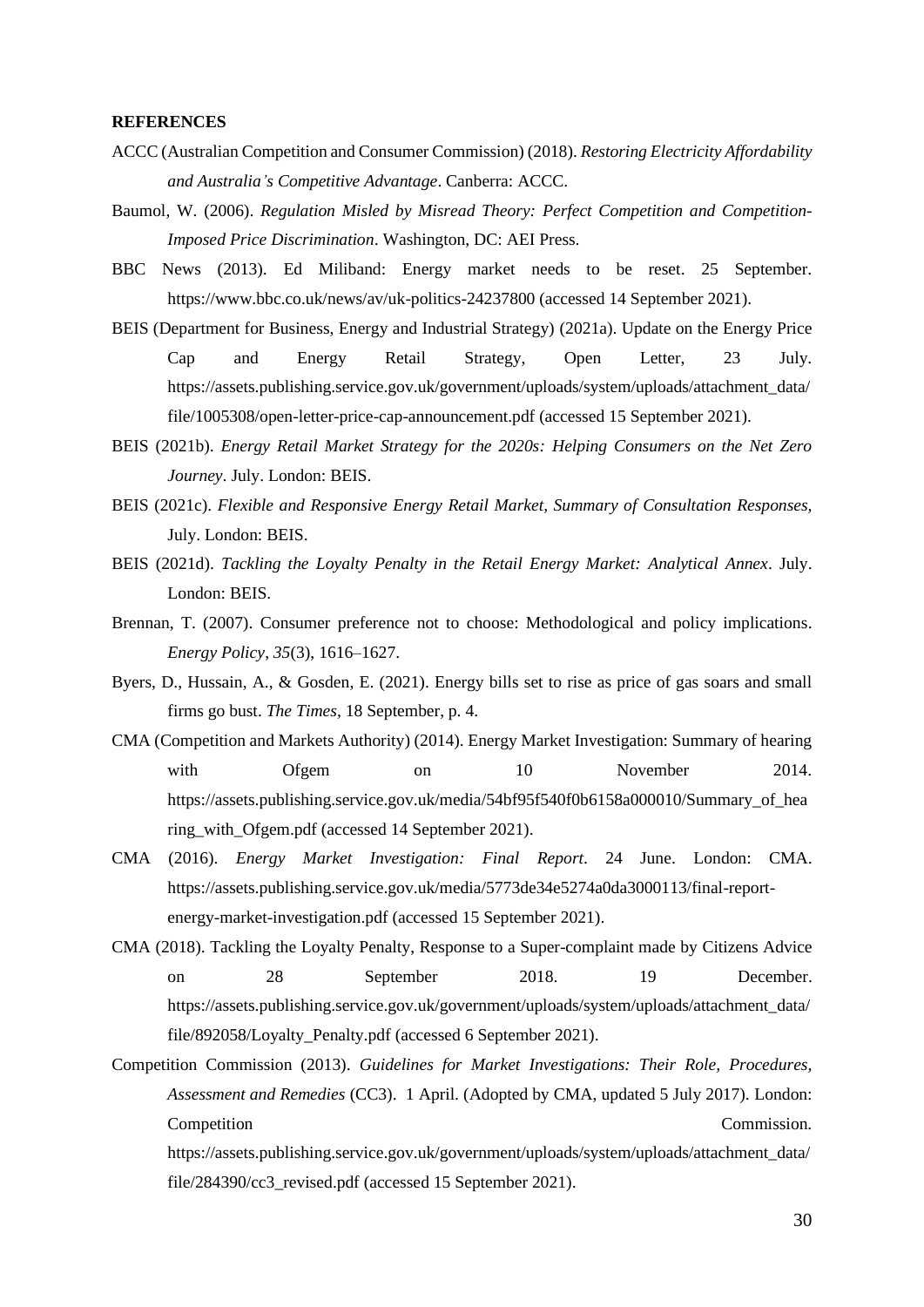- Competition Commission (2014). *Aggregates, Cement and Ready-Mix Concrete Investigation: Final Report*. 14 January. London: Competition Commission. https://assets.publishing.service.gov.uk/media/552ce1d5ed915d15db000001/Aggregates final [\\_report.pdf](https://assets.publishing.service.gov.uk/media/552ce1d5ed915d15db000001/Aggregates_final_report.pdf) (accessed 15 September 2021).
- Cornwall Insight (2020). *Domestic Tariff Report*, January.
- Cornwall Insight (2021). *Domestic Tariff Report*, 21 June.
- Courea, E., Gosden, E., Martin, B., & Ellery, B. (2021). Taxpayers face bill for propping up energy firms: Suppliers on brink of collapse as prices soar. *The Times*, 20 September.
- Deller, D, Giulietti, M., Loomes, G., Waddams Price, C., Moniche, A., & Jeonet, J. (2021). Switching energy suppliers: It's not all about the money. *The Energy Journal*, *42*(3), 95–120.
- EnergyUK (2020). Energy UK launches Vulnerability Commitment. 1 December[. https://www.energy](https://www.energy-uk.org.uk/media-and-campaigns/press-releases/463-2020/7715-energy-uk-launches-vulnerability-commitment.html)[uk.org.uk/media-and-campaigns/press-releases/463-2020/7715-energy-uk-launches](https://www.energy-uk.org.uk/media-and-campaigns/press-releases/463-2020/7715-energy-uk-launches-vulnerability-commitment.html)[vulnerability-commitment.html](https://www.energy-uk.org.uk/media-and-campaigns/press-releases/463-2020/7715-energy-uk-launches-vulnerability-commitment.html) (accessed 15 September 2021).
- E.CA Economics (2020). *Economic Research on Loyalty Price Determination: Report Prepared for the Competition and Markets Authority.* London: E.CA Economics.
- *Financial Times* (2021). Industry experts warn of steep rises in UK energy bills. 22 September.
- Flores, M. & Waddams Price, C. (2018). The role of attitudes and marketing in consumer behaviours in the British retail electricity market. *The Energy Journal*, *39*(4), 153–179.
- Giulietti, M., Waterson, M., & Wildenbeest. M. (2014). Estimation of search frictions in the British Electricity Market. *Journal of Industrial Economics*, *62*(4), 555–590.
- Gosden, E. (2021). Energy firms sell fixed deals far above price cap. *The Times*, 4 September.
- He, X. & Reiner, D. (2018). Consumer Engagement in Energy Markets: The Role of Information and Knowledge. EPRG Working Paper 1835. Energy Policy Research Group, University of Cambridge.
- Littlechild, S. (2014). Promoting or Restricting Competition? Regulation of the UK Retail Residential Energy Market since 2008. EPRG Working Paper 1415. Energy Policy Research Group, University of Cambridge. [https://www.eprg.group.cam.ac.uk/wp](https://www.eprg.group.cam.ac.uk/wp-content/uploads/2014/09/1415-PDF1.pdf)[content/uploads/2014/09/1415-PDF1.pdf](https://www.eprg.group.cam.ac.uk/wp-content/uploads/2014/09/1415-PDF1.pdf) (accessed 15 September 2021).
- Littlechild, S. (2015). The CMA energy market investigation, the well-functioning market, Ofgem, Government and behavioural economics. *European Competition Journal*, 11, 574–636. (Online 11 March 2016.)
- Littlechild, S. (2019a). Providing for a transition back to a competitive retail energy market: A response to the CMA's Invitation to Comment on its proposed review of the Prepayment Charges Restriction Order 2016. 17 January. Energy Policy Research Group, University of Cambridge. [https://www.eprg.group.cam.ac.uk/wp-content/uploads/2019/01/S.-Littlechild\\_CMA-with-](https://www.eprg.group.cam.ac.uk/wp-content/uploads/2019/01/S.-Littlechild_CMA-with-PS-Jan19.pdf)[PS-Jan19.pdf](https://www.eprg.group.cam.ac.uk/wp-content/uploads/2019/01/S.-Littlechild_CMA-with-PS-Jan19.pdf) (accessed 15 September 2021).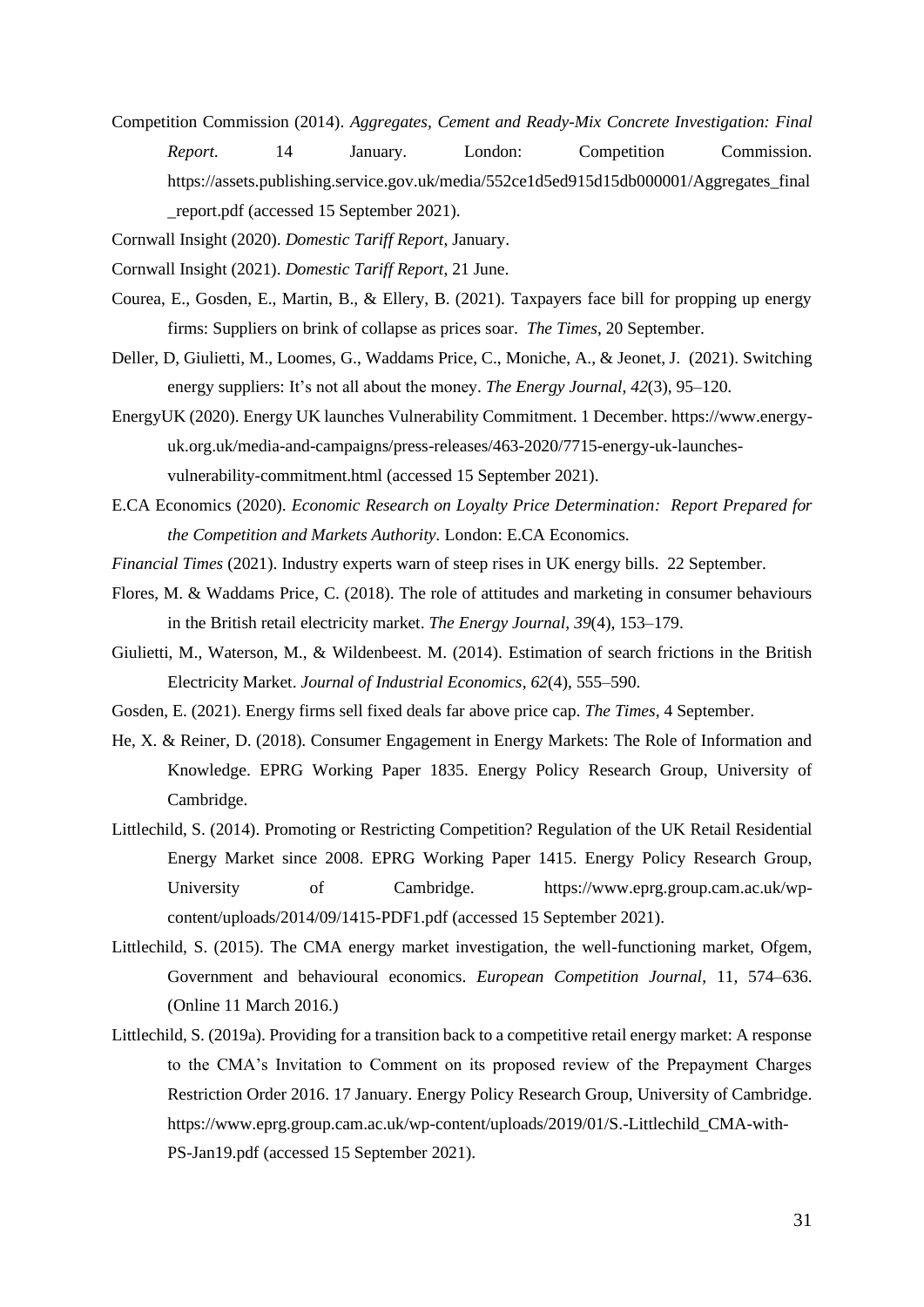- Littlechild, S. (2019b). Replacing the tariff caps and protecting vulnerable customers by harnessing the competitive process. Energy Policy Research Group, University of Cambridge. 18 July. [https://www.eprg.group.cam.ac.uk/wp-content/uploads/2019/07/S.-Littlechild-Replacing-the](https://www.eprg.group.cam.ac.uk/wp-content/uploads/2019/07/S.-Littlechild-Replacing-the-tariff-cap_17Jul19.pdf)[tariff-cap\\_17Jul19.pdf](https://www.eprg.group.cam.ac.uk/wp-content/uploads/2019/07/S.-Littlechild-Replacing-the-tariff-cap_17Jul19.pdf) (accessed 15 September 2021).
- Littlechild, S. (2020). The CMA's assessment of customer detriment in the UK retail energy market. *Journal of Regulatory Economics*, *57*(3), 203–230.
- Littlechild, S. (2021a). Time to stop digging: A submission to Ofgem's Review of its Forward Work Plan. 19 February. [https://www.eprg.group.cam.ac.uk/wp-content/uploads/2021/02/S.-](https://www.eprg.group.cam.ac.uk/wp-content/uploads/2021/02/S.-Littlechild_Ofgem_19Feb2021.pdf) [Littlechild\\_Ofgem\\_19Feb2021.pdf](https://www.eprg.group.cam.ac.uk/wp-content/uploads/2021/02/S.-Littlechild_Ofgem_19Feb2021.pdf) (accessed 15 September 2021).
- Littlechild, S. (2021b). The evolution of competitive retail electricity markets. Chapter 4 in J.-M. Glachant, P. Joskow, & M. Pollitt (Eds), *Handbook on Electricity Markets.* Cheltenham: Edward Elgar Publishing, November (forthcoming).
- Littlechild, S. (forthcoming). Exploring customer satisfaction in Great Britain's retail energy sector, Part III: A proposed overall Customer Satisfaction Score. *Utilities Policy*. An earlier version, An Overall Customer Satisfaction Score for GB Energy Suppliers, is available as EPRG Working Paper 2027. Energy Policy Research Group (September 2020), University of Cambridge. <https://www.eprg.group.cam.ac.uk/wp-content/uploads/2020/09/2027-Text.pdf> (accessed 15 September 2021).
- Littlechild, S., McCarthy, Sir C., Marshall, M., Smith, S., & Spottiswoode, C. (2019). Response to Ofgem on effective competition. 19 July. [https://www.ofgem.gov.uk/system/files/docs/2019/07/stephen\\_littlechild.pdf](https://www.ofgem.gov.uk/system/files/docs/2019/07/stephen_littlechild.pdf) (accessed 20 September 2021).
- Mountain, B. & Burns, K. (2021). Loyalty taxes in retail electricity markets: Not as they seem? *Journal of Regulatory Economics*, *59*(1), 1–24.
- Neudegg, R. (2020). Drivers of Switching Beyond Price. Presentation at Utility Week Energy Customer Conference, 22 January, London.
- Octopus Energy (2019). Flexible and Responsive Energy Retail Markets: A Consultation Response [to BEIS & Ofgem]. September.

[https://www.ofgem.gov.uk/system/files/docs/2020/01/stakeholder\\_consultation\\_responses\\_-](https://www.ofgem.gov.uk/system/files/docs/2020/01/stakeholder_consultation_responses_-_future_energy_retail_market_review_3.zip)

future energy retail market review 3.zip (accessed 22 September 2021).

- Ofgem (Office of Gas and Electricity Markets) (2011). *What Can Behavioural Economics Say about GB Energy Consumers?* 21 March. London: Ofgem.
- Ofgem (2014). *State of the Market Assessment*. 27 March. London: Ofgem.
- Ofgem (2018). *Decision – Default Tariff Cap – Overview Document*. 6 November. London: Ofgem.
- Ofgem (2019a). *Our Strategic Narrative for 2019–23*. 11 July. London: Ofgem.
- Ofgem (2019b). *Ofgem's Collective Switch Trials*. 27 September. London: Ofgem.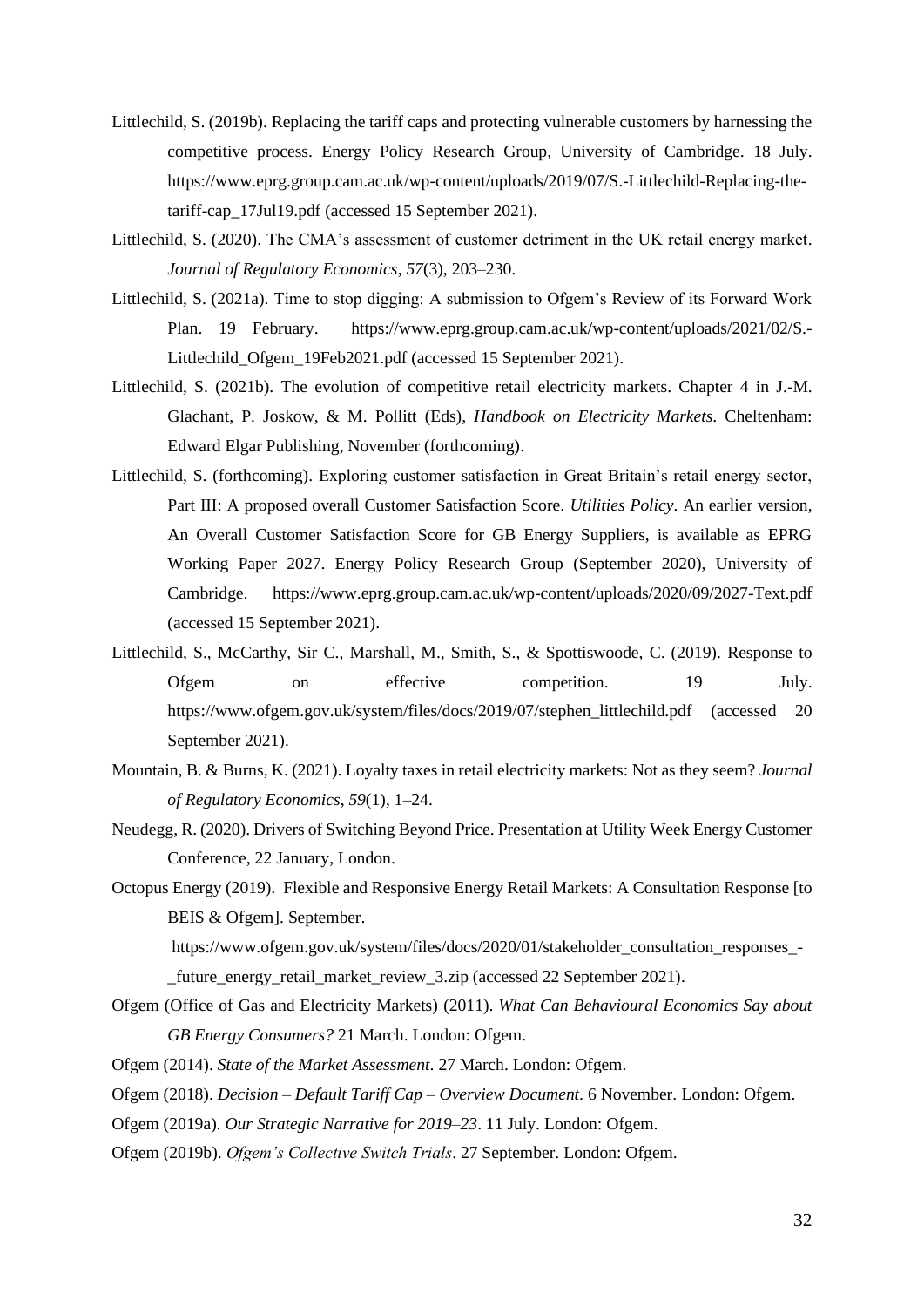- Ofgem (2019c). *Decision – Framework for Assessing Whether Conditions are in Place for Effective Competition in Domestic Supply Contracts*. 3 October. London: Ofgem.
- Ofgem (2020a). *Report: Outcome of Review into Whether Conditions Are in Place for Effective Competition in Domestic Supply Contracts*. 7 August. London: Ofgem.
- Ofgem (2020b). Forward Work Programme 2021/22 Consultation. 15 December. London: Ofgem. <https://www.ofgem.gov.uk/publications/forward-work-programme-202122-consultation> (accessed 16 September 2021).
- Ofgem (2021). *Report: Outcome of 2021 Review into Whether Conditions Are in Place for Effective Competition in Domestic Supply Contracts*. 6 August. London: Ofgem.
- Ofgem Data Portal (n.d.).<https://www.ofgem.gov.uk/energy-data-and-research/data-portal> (accessed 15 September 2021).
- OFT (Office of Fair Trading) (2010). *What does Behavioural Economics Mean for Competition Policy?* (OFT1224). March. London: OFT. [https://webarchive.nationalarchives.gov.uk/ukgwa/20140402182927/http://www.oft.gov.uk/s](https://webarchive.nationalarchives.gov.uk/ukgwa/20140402182927/http:/www.oft.gov.uk/shared_oft/economic_research/oft1224.pdf) [hared\\_oft/economic\\_research/oft1224.pdf](https://webarchive.nationalarchives.gov.uk/ukgwa/20140402182927/http:/www.oft.gov.uk/shared_oft/economic_research/oft1224.pdf) (accessed 15 September 2021).
- Pollitt, M. & Haney, A. (2014). Dismantling a competitive retail electricity market: Residential market reforms in Great Britain. *The Electricity Journal*, *27*(1), 66–73.
- Ros, A. J. (2020). Does electricity competition work for residential consumers? Evidence from demand models for default service and competitive residential electricity services, *Journal of Regulatory Economics*, *58*(1), 1–32.
- Simshauser, P. (2018). Price discrimination and modes of failure in deregulated energy markets. *Energy Economics*, *75*, 54–70.
- Simshauser, P. (2021). Lessons from Australia's National Electricity Market 1998–2018: Strengths and weaknesses of the reform experience. Chapter 8 in J.-M. Glachant et al. (Eds), *Handbook on Electricity Markets*. Cheltenham: Edward Elgar Publishing.
- Simshauser, P. & Whish-Wilson, P. (2017). Price discrimination in Australia's retail electricity markets: An analysis of Victoria and Southeast Queensland. *Energy Economics*, *62*(17), 92–103.
- Waddams Price, C. & M. Zhu (2016). Non-discrimination clauses: Their effect on GB retail energy prices. *The Energy Journal*, *37*(2), 111–132.
- Warner, J. (2021). Energy crisis exposes deep flaws in Britain's 'seat of the pants' economy. *Telegraph*, 22 September.
- Yarrow, G. (2014). Energy Market Investigation: Response to the CMA's Statement of Issues. 14 August.

https://assets.publishing.service.gov.uk/media/53f1c32fe5274a48c400000f/George\_Yarrow\_r esponse\_to\_IS.pdf (accessed 17 September 2021).